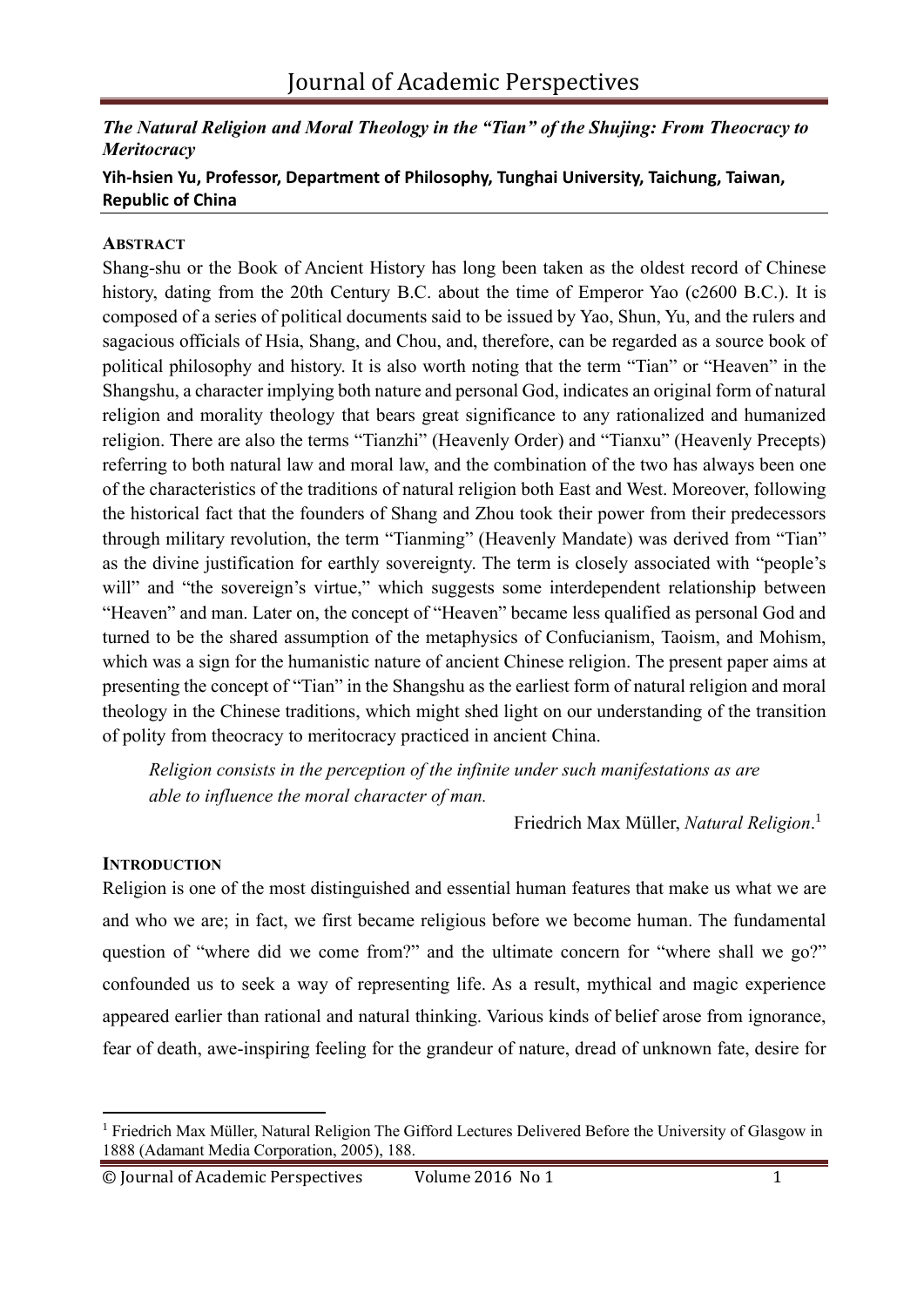a supreme power's blessing and preservation, and the inexplicable functions of the primitive mind, taking the forms of animism, hylozoism, ritualism, ancestor worship, idolatry, shamanism, polytheism, monotheism, and so forth; all these indicate the physical, factual world having been vested with divinity and holiness through religious belief. Nonetheless, religion is rarely just pure religion; it is entangled with the most complicated and variegated human emotions and actions. From irrational feelings such as fear, anger, hatred, cruelty, avarice, ignorance, enslavement, and so on, to ennobling spiritual feelings such as reverence, piety, universal love, compassion, mercy, spiritual joy, and satisfaction, all can be found in religiously related activities.

Corresponding to these two realms, two tendencies can be discerned in religion: one leads us downward to superstition, fanaticism, sectarianism, obscurantism, and intolerance, whereas the other leads us upward to pure belief, self-enlightenment, universal spirituality, and the selffulfillment of humanity. To avoid the former tendency and to embrace the latter depends on the rationalization and universalization of religion in general, as well as on the highest aspirations of humanity, such as natural reason, unselfish love, conscience, self-reflection, and wisdom. In both China and the West, the traditions of natural religion and moral theology laid religious belief on the foundations of humanity and morality. Within the scope of this article, I intend to highlight the elements of natural religion and moral theology in the religious experience of the ancient Chinese, as exemplified in the texts of the *Shujing*. The text sheds light on our understanding of the political ideas and practices from theocracy to meritocracy in ancient China as well as the humanistic spirit, which dominates Chinese traditions.

The *Shujing* (*The Classic of Documents*) 書 經 also named as *Shangshu* (the *Book of*  Ancient History)尚書,<sup>2</sup>one of the *Six Classics*<sup>3</sup>六經of the Confucian School since the Pre-Qin

<sup>&</sup>lt;sup>2</sup> The texts and interpretations of the Shujing adopted here largely are based on the works of James Legge (1865) and Wanli Qu (1983) 屈萬里. Though the author disagrees with them in dealing with the problems of the authenticity of the Shujing, their works have been in great help to the present exposition in the English translation of the text. See James Legge, The Shoo King, in The Chinese Classics, Vol. 3. With a translation, critical and exegetical notes, prolegomena, and copious indexes (Taipei: SMC Publishing Inc., 2000), abbreviated as SK; Wanli Qu, Shangshu Jishi (The Collective Interpretation of Shangshu 尚書集釋) (Taipei: Linking Publishing Company, 1983), abbreviated as SJ. In the following, if the footnote shows both SK and SJ, then it means the English translation largely based on Legge's work, but with some modifications by following Qu's interpretations.

<sup>&</sup>lt;sup>3</sup> "The Six Classics," including the Shujing, the Yijing (The Book of Changes)易經, the Shijing (The Book of Poetry)詩經, the now-lost Yuejing (The Book of Music)樂經, the Lijing (The Book of Propriety)禮經, and the Chunqiujing (The Annals of the Spring and Autumn Period) 春 秋 經 were said to have been compiled, edited, and commented by Confucius as the textbooks for his disciples.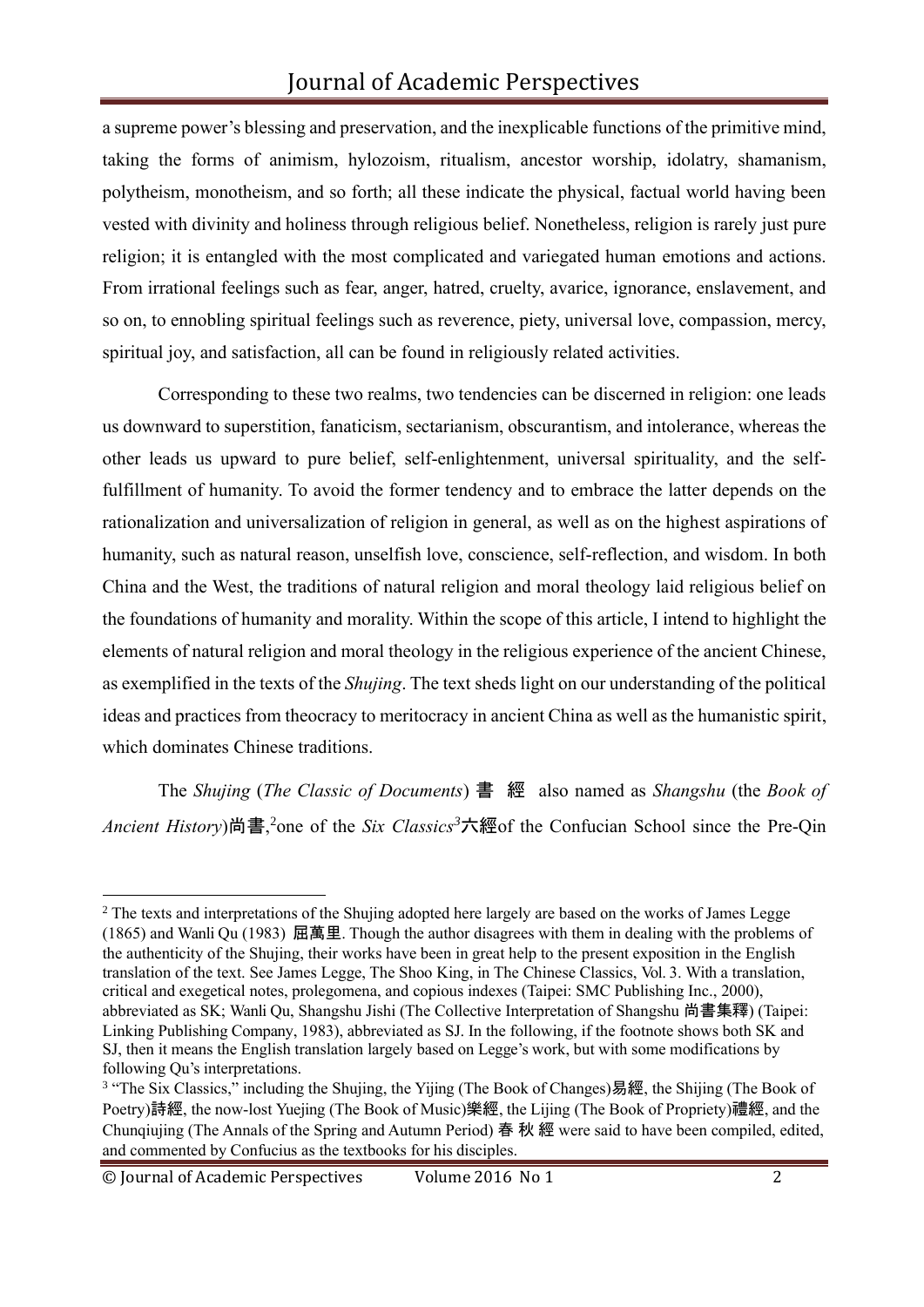Period先秦時期, was taken as one of the oldest records of Chinese history, dating from the 20<sup>th</sup> Century B.C., the age of the legendary Sage-King Yao (c. 2357-2257 B.C.)堯, to 700 B.C., the age of the Duke Mu of Qin (?-621 B.C.)秦穆公. It was composed of a series of governmental documents related to Yao, Shun (c. 2255-2208 B.C.) 舜, Yu (c. 2205-2197 B.C.) 禹, Tang (?-1754 B.C.)湯, Wu (?-1116 B. C.)武, the Duke of Zhou (?) 周公, and other sagacious officials of the Xia (2005-1766 B.C.) 夏, Shang (c.1700-1123 B.C.) 商 and Zhou (1121-771 B.C.) 周.<sup>4</sup> It was regarded as the source book of ancient Chinese history and political philosophy with profound religious and moral implications. It affirms the highest earthly sovereignty of the sage-kings, as well as the existence of a Supreme Being---"Heaven" or "God on High" (*Shangdi*)上帝. <sup>5</sup> Many of these documents were politically motivated. They eulogized the great achievements and sovereign virtue of the sage-kings and denounced the viciousness and evil-doings of the tyrants,

<sup>4</sup> The whole book can be divided into four parts: the Yushu (Yu, the name for the fiefdom of Emperor Shun), the Yu History, 虞書with five chapters, the Xiashu, the Xia History, 夏書 with four chapters, the Shangshu, the Shang History, 商書 with seventeen chapters, the Zhoushu, the Zhou History, 周書 with thirty two chapters, and altogether, approximately fifty chapters. These chapters can be sorted at least into ten categories according to their literary styles, i.e. Canon (dian 典), Counsel (mo 謨), Admonition (xun 訓), Announcement (gua 誥), Pledge (Shi 誓), Charge (ming 命), Tribute (kung 貢), Manifesto (zheng 征), Song (ge 歌), and Norm (fan 範). These ten categories were distinguished by Yingda Kung (574-648 A.D.) 孔穎達 of the Tang Dynasty 唐 朝 .There has been a long term and futile controversy over the authenticity of these chapters of the Shujing between the scholars who favored the Book of Ancient History in Ancient Characters (Guwen Shangshu 古文 尚書) and those who favored the Book of Ancient History in Present Characters (Jinwen Shangshu 今文尚書), which may never reach a final conclusion but only undermines the significance of the book. Here we have adopted the view of Guowei Wang (1877-1927) 王國維 who argues that the Book in Ancient Characters is a "transcription" of the Han Dynasty passing down by Ji Mei 梅 賾 of Jin Dynasty (316-420 A.D.) 晉 朝 which is equally real as the Book in Present Characters. See Guowei Wang, "Hanshi Guwen Zhujing Yu Zhangxieben Shuo" ("On the Transcriptions of Many Classics in Ancient Characters at the Time of Han," c. 1921) 漢時古

文諸經有轉寫本說, in Dingben Guantangjilin (The Standard Collection of Wang Guowei's Essays) 定本觀堂 集林 (Taipei: World Bookstore, 1991), 327-330.

© Journal of Academic Perspectives Volume 2016 No 1 3

<sup>&</sup>lt;sup>5</sup> The conception of Heaven as "Shangdi" (God on High) was quite popular in Chinese classics, not only in the Shujing, but also in the Shijing 詩 經 , Liji (The Record of Rituals) 禮 記 , and Lunyu (the Analects) 論 語 . The term "Shangdi" corresponding to the Latin word "Deus" was first found by the Jesuits of Middle Ming Dynasty, such as Ruggieri and Matteo Ricci (1552-1610), who rendered "Deus" into Chinese as "Tianzhu" 天 主 (Lord of Heaven). And Ricci was in fact the first Westerner who discerned in the early Chinese religion a single, omnipotent, Supreme Being worshipped "in the form of Heaven." Also in his work Tianzhu Shiyi (The True Account of God, 1594-1596) 天主實義, by citing ancient Chinese texts of the Liji, Shijing and Shujing, Ricci affirmed that "Shangdi" is exactly God in the West. The translation, however, was based on the idea of Christian God, which is different from "Shangdi" in the Shujing in that "Shangdi" is in fact an equivalent to "Heaven", not to the "Lord of Heaven." See Vincent Cronin, The Wise Man from the West (London: Rupert Hart-Davis, 1955), 56-57; Matteo Ricci, Tianzhu Shiyi (The True Account of God) 天主實義, in Weizheng Zhu 朱維錚 ed., Limadou Zhongwen Zhuzuo Yijing (The Translated Compilations of Matteo Ricci's Chinese Writings 利瑪竇中文著作譯集) (Hong Kong: Hong Kong City University Press, 2001), 25-26.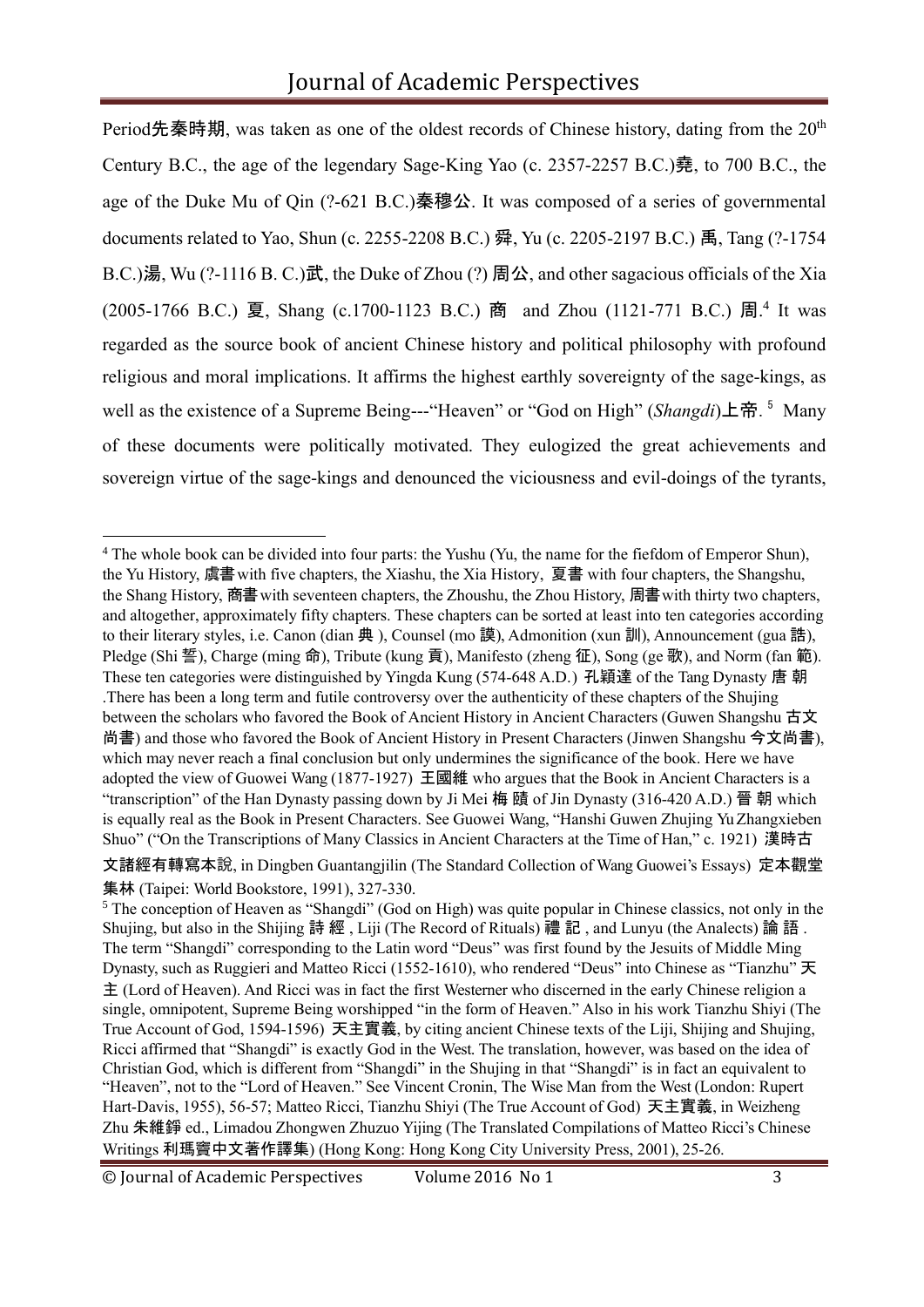so as to legitimatize the substitutions of those sage-kings for the tyrants. They were used as historical lessons to later generations that must be learned so as to avoid the same thing happening to them.

The *Shujing* maintained that the rise and fall of a kingdom depended on the charge or discharge of the Mandate of Heaven (*Tianming*) 天 命 to the sovereigns, which in turn depended on the moral quality of the sovereigns' governance. This is obviously a token of theocracy; the earthly sovereigns were often called *Tianzi* (the "Sons of Heaven"), 天 子whose absolute political power was derived from Heaven, and in this way, they shared the sacredness and divinity of Heaven as His sons.<sup>6</sup> But to be the "Sons of Heaven" was not unconditional; they had to fulfill their obligations to the people and to be virtuous so as to please Heaven to extend His mandate to them and later generations. This is, in fact, the origin of the Confucian political ideal of "*dezhi*" (meritocracy) 德 治 that was also recognized by many rulers in ancient China. Also, the term "*Tianming*" was closely associated with "people's will" and "sovereign virtue," which suggests some strong interactions between Heaven and man. Thus, there are two aspects of great significance manifested in the *Shujing*, i.e., the primitive forms of natural religion together with moral theology, and the philosophy of moral politics indicating a mixture of theocracy and meritocracy. All this can be clearly discerned in the concept of "*Tian*" in the *Shujing,* especially in the Chapter "Hongfan" ("The Great Norm") 洪範 of the *Zhoushu*, 周書the *Zhou History*.

Before we enter into more detailed discussions, some preliminary remarks are required. In the *Shujing* the term "*Tian*" <sup>7</sup> or "Heaven" 天 represents both physical nature and a personal God– the concept suggests an original form of natural religion and moral theology, which bears great significance for any rational or humanistic religion. Also, the terms "*Tianzhi*" (heavenly ranking or natural order) and "*Tianxu*" (heavenly precepts) in the *Shujing* refer to both natural law and moral law, and the combination of the two has always been a major characteristic of natural religion. This can be contrasted with revealed religion, based on the belief in a supernatural God, scriptures, and miracles that provide believers with mythical experience through divine revelation,

<sup>&</sup>lt;sup>6</sup> The term "Tianzi" first appears in the "Yin Zheng" ("The Conquest of Marquis Yin"  $\frac{1}{2}$   $\frac{1}{2}$  ), a chapter of the Xiashu. This idea that the earthly sovereignty comes from Heaven and must be obeyed by all its subjects is quite close to the Western idea of "Divine Right of Kings" which directly comes from God. However, some moral quality, i.e. de (virtue)德, was essential to be the Sons of Heaven

<sup>&</sup>lt;sup>7</sup> Etymologically, the Chinese character " $\pm$ " was composed of " $\pm$ "(da or large), a character signifying that a man stands stretching out his four limbs, which means great and large, and "—" which indicates the highest part above man. "Heaven" is in fact a character derived from the hieroglyph of "man."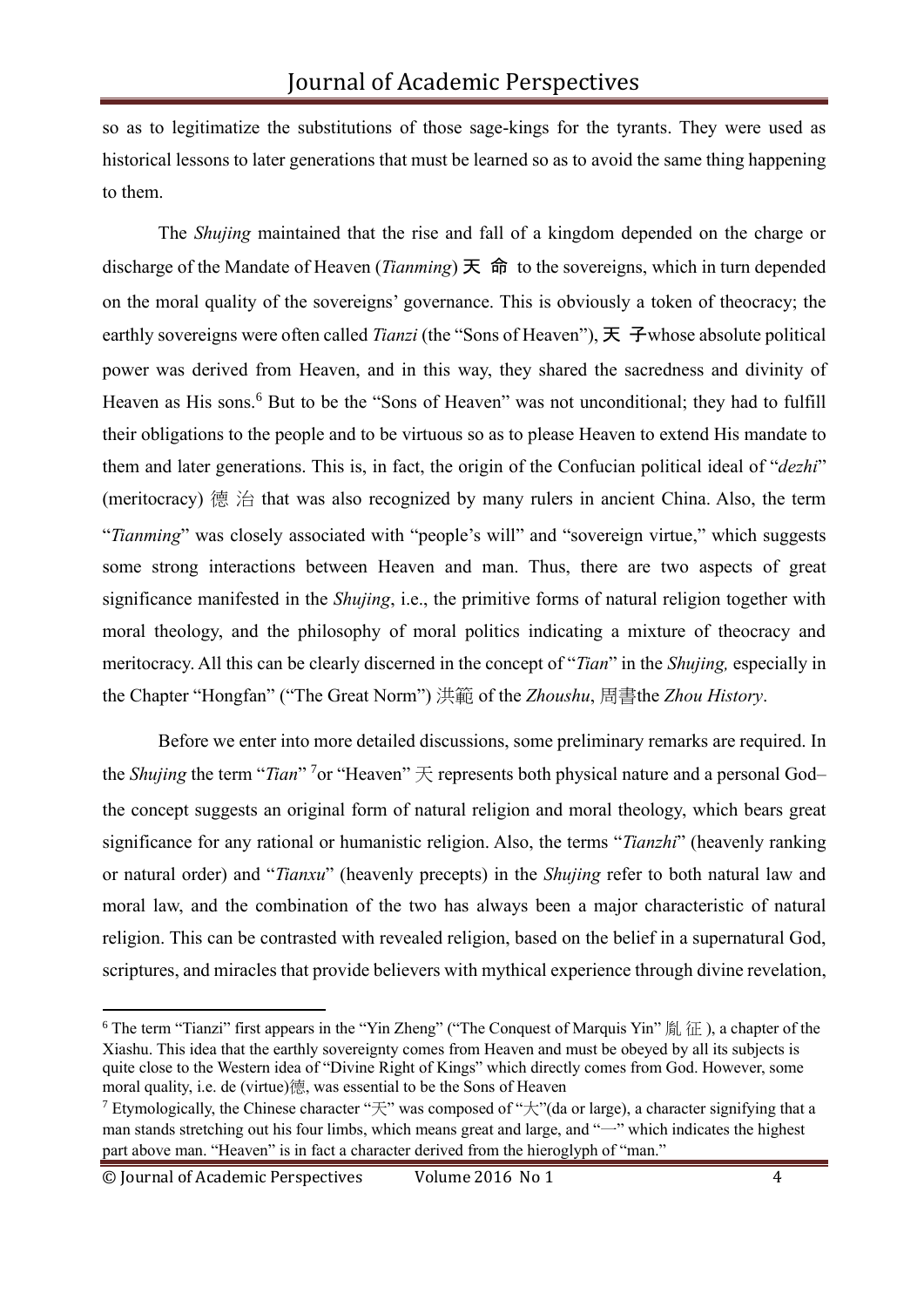and which violate the laws of nature.<sup>8</sup> Natural religion sees God as the giver of natural law, who will never violate the very law He has ordained. In the West, Thomas Aquinas was the first theologian to give natural law a central role in moral theory; he made it the basis of the principle of practical rationality. For Aquinas, Eternal Reason governs the universe, indicating the existence of a divine and eternal law. In accord with this eternal law, natural law is within us directing our acts and ends. This evidences a natural reason that can tell good from evil.<sup>9</sup> Thus according to Aquinas, "It is, therefore, evident that the natural law is nothing else than the rational creature's participation of the eternal law" (*Summa Theologiae* Ia IIae 91, 2). Human laws or moral laws are, in fact, derived from natural law, and the content of the former conforms to that of the latter. In this way, natural religion acquired a close connection to "moral theology," <sup>10</sup> which appeals to

<sup>10</sup> The term "moral theology" used here is equivalent to "moral religion," it is not used as a technical term of Christian theology that is also called "Christian ethics." Being different from Christian ethics concerning the

<sup>&</sup>lt;sup>8</sup> The significance of natural religion is controversial, and the concept of natural religion or theology has been seriously challenged or rejected by important schools in both philosophy and theology. From the philosophical side, David Hume and Immanuel Kant as the Enlightenment pioneers and contemporary logical positivists as their successors consigned the statements of natural theology to the limbo of nonsense, according to the limitation of reason and the verification principle of truth meaning. From the theological side, the biblical theologians asserted that man approaches God only by faith, and there is no significant role for reason to play in founding religious belief. See David Hume, Dialogues concerning Natural Religion And Other Writings, edited by Dorothy Coleman (Cambridge: Cambridge University Press, 2007); Immanuel Kant, Immanuel Kant's Critique of Pure Reason, translated by Norman Kemp Smith (London: Macmillan, 1933), 485-570; John Hutchison, "The Uses of Natural Theology an Essay in Redefinition," Journal of Philosophy, Vol. 55, No. 22, (Oct., 1958), 936-944; John E. Smith, "The Present Status of Natural Theology," The Journal of Philosophy, Vol. 55, No. 22, (1958), 925-936; Alvin Plantinga, "The Prospects for Natural Theology," Philosophical Perspectives, Vol. 5, Philosophy of Religion (1991), 287-315. However, here we adopt the position in line with contemporary process philosophers, Alfred North Whitehead, Charles Hartshorne, and John B. Cobb, Jr., and would like to argue that natural religion or theology (here we use these two terms synonymously, though they can be defined separately: religion as a belief system for the worship of the Supreme Being; whereas theology dealing with the nature and attributes of the Supreme Being and the proof of Its existence) is an unavoidable trend for the future development of theology that compromises reason with faith, nature with divinity, as well as philosophy with religion. It is to our knowledge that the ancient Chinese can be regarded as the earliest people in the world who anticipated this trend. See Alfred North Whitehead, Process and Reality, edited by D. R. Griffin and D. W. Sherburne, corrected edition (New York: The Free Press, 1978), 342-351; Charles Hartshorne, A Natural Theology for Our Time (La Salle, Illinois: Open Court, 1967); John B. Cobb, Jr., A Christian Natural Theology Based on the Thought of Alfred North Whitehead (Philadelphia: The Westminster Press, 1965).

<sup>&</sup>lt;sup>9</sup> Ewart Lewis, "Natural Law and Expediency in Medieval Political Theory," Ethics, Vol. 50, No.2 (Jan., 1940), 147-148. In my view, the major western modern philosophers who followed Aquinas' natural theology in their own way were Thomas Hobbes, John Locke, and Gottfried W. Leibniz and many others. In the Eighteenth century the development of various forms of European deism and latitudinarianism also followed the same strain of thought. See Thomas Hobbes, Leviathan, ed. with an intro. C. B. MacPherson (England: Penguin Books, 1981), 183-217; John Locke, Essays on the Law of Nature The Latin text with a translation, introduction and notes, together with transcripts of Locke's shorthand in his Journal for 1676, Oxford, ed. W. von Leyden (London: Clarendon Press, 1954); Gottfried Wilhelm Leibniz, Discourse on Metaphysics Correspondence with Arnauld and Monadology, introduction by Paul Janet, translated by George Montgomery (La Salle, Ill.: Open Court Publishing Company, 1902); Peter Byrne, Natural Religion and the Nature of Religion The Legacy of Deism (London: Routledge, 1989).

<sup>©</sup> Journal of Academic Perspectives Volume 2016 No 1 5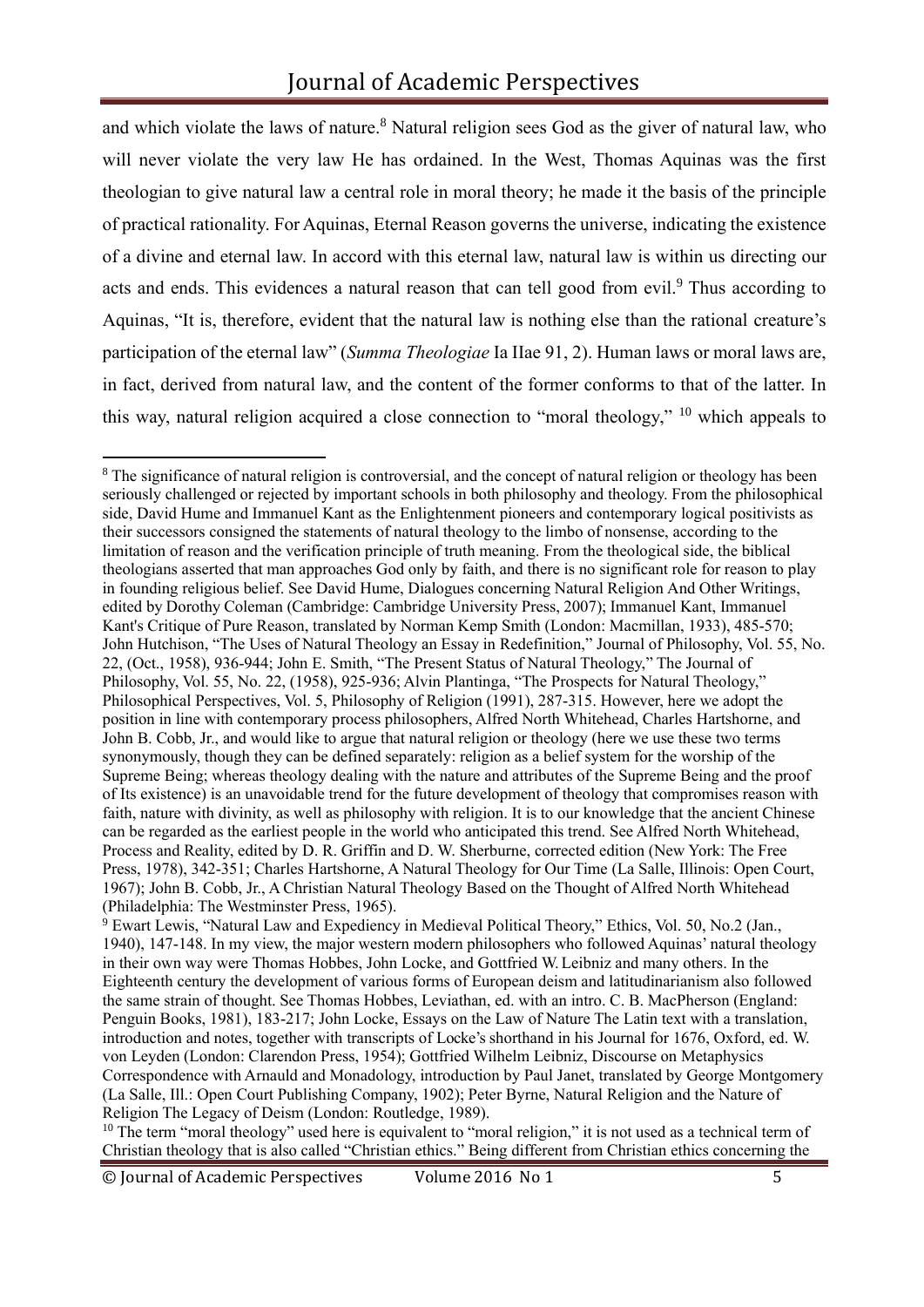humanity and morality as the grounds for our belief in the existence of God. In this respect, we may argue that the concept of "*Tian*" in the *Shujing* is not unlike Aquinas' idea of God as the giver of natural law and moral law, and thereby allows us to discern a unique form of natural religion and moral theology in the Chinese context. Nonetheless, "*Tian*" or "*Shangdi*" in ancient China allowed its people to worship their ancestors, and all kinds of natural entities (heavenly bodies, wind, rain, mountains, rivers, and so on) as natural deities, spirits, and ghosts at the same time. By contrast, the worshippers of the Christian God, like those of the other Abrahamic religions, were commanded not to practice idolatry and ancestral-worship and given no room to practice polytheism, animism, hylozoism, and so forth. Undeniably the concept of *"Tian"* implies the idea of a personal God, but it has never been a supernatural God. This humanistic spirit in religion became the fountainhead of all Chinese schools and is a representative feature of Chinese culture.

In the Western theological traditions, to prove the existence of God is the major task of theology, and to prove it either by rationality or by revelation depends upon one's grounding in natural religion or revealed religion, respectively. However, to examine the texts of the *Shujing*, one will find *Shangdi*, gods, and spirits existing within the natural and religious/spiritual experience of the ancient Chinese. In this respect, what is natural or supernatural seemed indistinguishable to them, and the existence of those superhuman beings was taken for granted– there seemed to be no need to prove their existence.

With the above understanding of the concept of "*Tian*," we may come to further discussion of its connection with the political philosophy of the Heavenly Mandate and see in it the elements of natural religion and moral theology. The following discussion will take a "thematic approach" that draws forth the major themes recurrent throughout the entire book such that the statements concerning every particular historical event can be taken paradigmatically. In this way, the major import of the book may be revealed by identifying the independent chapters in different historical

quality of human behavior in the light of Christian revelation, moral theology or moral religion makes morality and humanity as the behavior in the light of Christian revelation, moral theology or moral religion makes morality and humanity as the foundation of the belief in "true religion". The idea is very close to the natural religion in Jean-Jacques Rousseau's Emile (1762) and the moral religion in Immanuel Kant's Religion within the Limits of Reason Alone (1791). Only that reason as one of the most important functions of humanity is occasionally distrusted or dispensed in Rousseau's natural religion and is confined to its practical use in Kant's moral religion. To both cases the Chinese notion of "de" (virtue), very close to the notion of humanity fusing reason, benevolence, and conscience as a whole, has been avoided. See Jean-Jacques Rousseau, "The Creed of a Savoyard Priest," in Emile, Book 4, translated by Barbara Foxley; introduction by Andre Boutet de Monvel (London: Dent, 1955), 228-278; Immanuel Kant, Religion within the Limits of Reason Alone, translated with an introduction and notes by Theodore M. Greene and Hoyt H. Hudson (New York: Harper, 1960).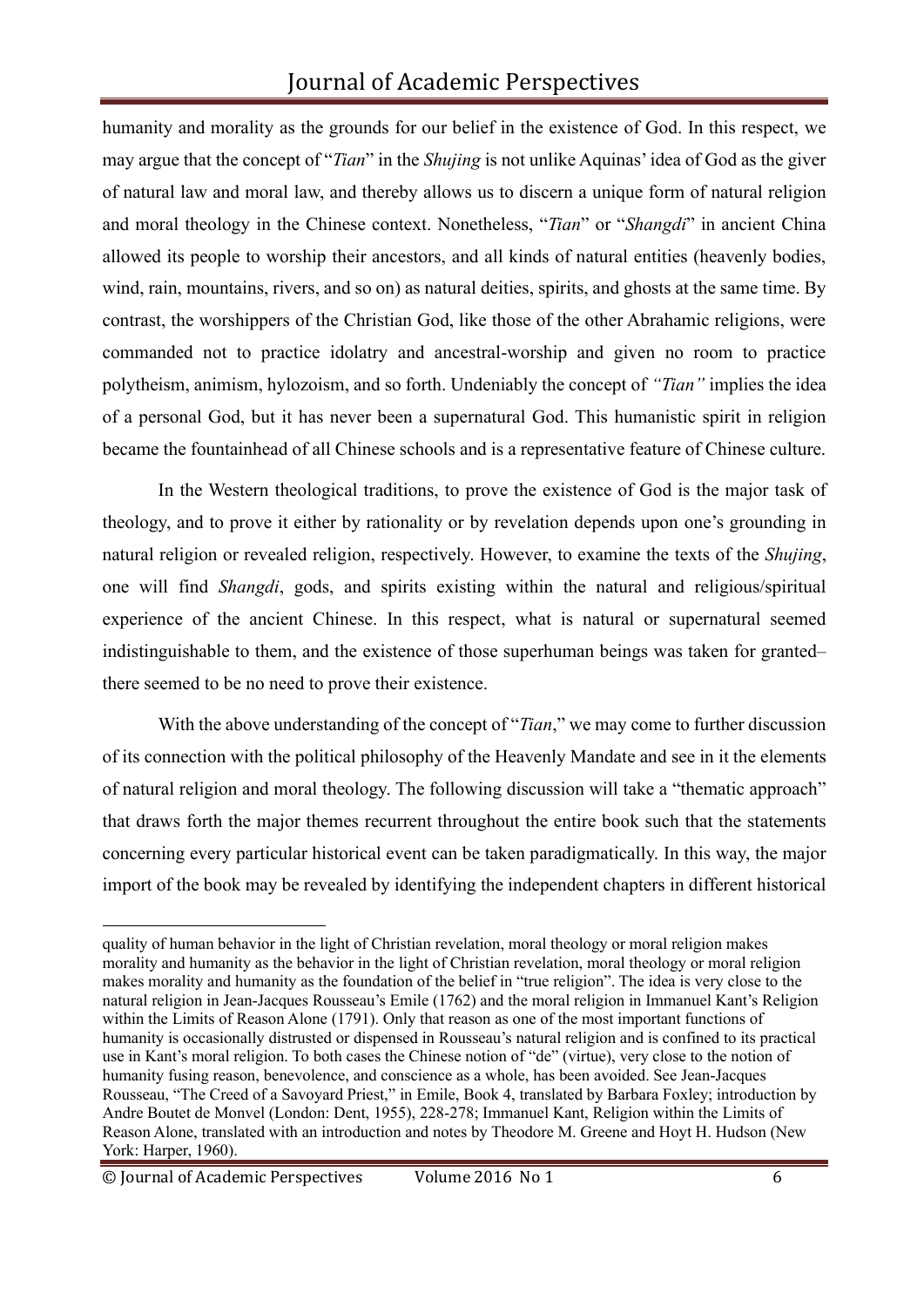contexts with common religious and ethical notions. The whole discussion will be divided into six parts: (1) "*Tian*" in the *Shujing*; (2) "*Tian*" as physical nature; (3) "*Tian*" as the giver of moral law and natural law; (4) "*Tian*" as God on High; (5) "*Tian*" as the foundation of theocracy, meritocracy, and people as the root of the state; and (6) an exposition of the Chapter "The Great Norm" and its concept of "Royal Ultimate" which can be regarded as the climax of the *Shujing*.

#### **"TIAN" IN THE SHUJING**

As "*Tian*" is one of the core concepts of the *Shujing*, it plays a crucial role in our understanding of the Book. The term "*Tian*" appears in the *Shujing* more than two hundred and thirty times, while one of its synonyms, the term "*Shangdi*" or God on High, appears twenty times. The term is employed to mean the following: (1) physical nature or heavens high above our heads, such as *Haotian* 昊 天 (Great Heaven),<sup>11</sup> *Huangtian* (Royal Heaven) 皇 天; (2) the giver of natural law and moral law, indicated by the terms as *Tianzhi*, *Tianxu*, and *Tiandao* (the Way of Heaven) 天 道 ; (3) personal God or God on High, evidenced by its conjunction with many verbs, such as mandate (*Tianming*天命), punish (*Tianfa*)天罰, bless (*Tianyu*)天佑, watch (*Tianshi*)天視, hearken (*Tianting*)天聽, etc.; (4) adjectivally, such as heavenly beauty (*Tianxiu*)天休, heavenly or natural quality (*Tianxing*) 天性; and (5) relational, such as Heaven being inscrutable and inaccessible (*Tiannanchen*) 天 難 諶, humans paying homage to Heaven (*Gongtian*) 恭天, to fear Heaven (*Weitian*)畏天, to comply with Heaven (*Ruotian*) 若 天, to accompany with Heaven as the objects of worship (*Peitian*) 配天, to appeal to Heaven (*Dengwenyutian*)登聞於天, and so on and so forth. All these show the existence of a natural and personal God, who is closely associated with human beings in every aspect of their religious and earthly life. What is natural or supernatural was indistinguishable to the ancient Chinese, and the existence of those superhuman beings in their religious experience needed no proof.

#### **"***TIAN***" AS PHYSICAL NATURE**

The character "*Tian*" first appears in the chapter "Canon of Yao" (*Yaodian*) 堯典of the *Yushu*, 虞 書 the *Yu History*, referring to the physical heavens. As it says, "Emperor Yao ordained Xi 羲and He filin the Office of Astronomy, whose work was to pay homage to *Haotian* (Celestial Heaven)

<sup>&</sup>lt;sup>11</sup> According to the section of "Explanation of Tian" in the Erya (Book of Words)爾雅, Huantian is the special name for Heaven in the summer (the other three according to the four seasons are Cangtian 蒼天 in the spring, Mintian 旻天 in the autumn, and Shangtian 上天 in the winter), but here it literally means "Great Heaven."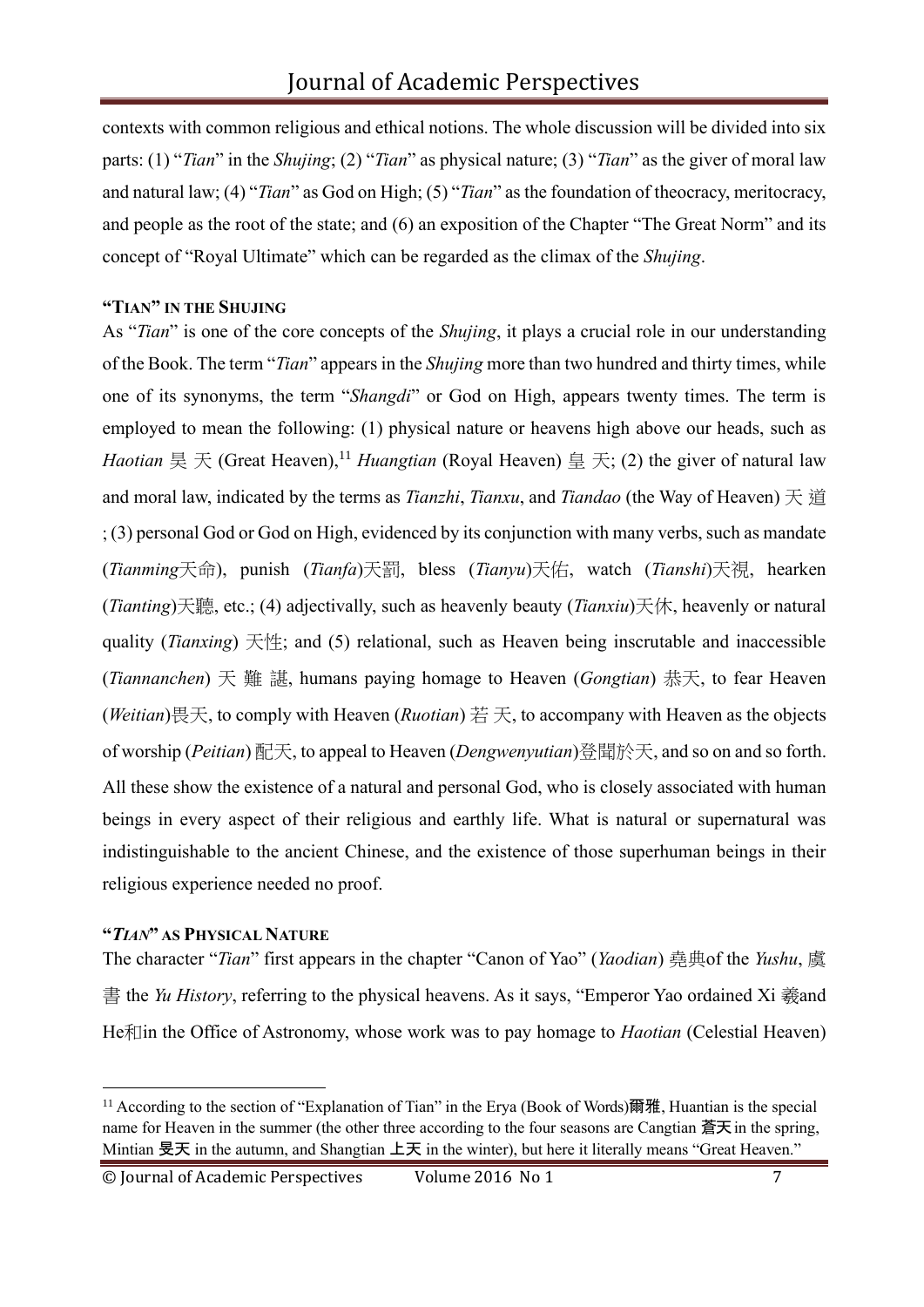$\downarrow \equiv \pm \pm$  and to record the movements of the heavenly bodies, such as the sun, moon, planets, stars and constellations, so as to deliver respectfully to the people the calendar for agricultural activities."<sup>12</sup> Here *Haotian* refers to the sky high above our heads that covers us with clouds, sun, moon, and stars, showers us with rain and lightning, and surrounds us with air and the wind. All these are, in fact, the most visible natural phenomena within our direct purview. In ancient times, Chinese people once developed a calendar based on the movements of the second star "Great Fire" (*Dahuo*,大火) of the Twenty Eight Constellations (*ershibaxiu* 二十八宿). It was not until the time of Yao that a lunar-solar calendar had been developed.<sup>13</sup> As it says in the ninth year of Duke Xiang 襄 公 九 年 in the *Zuo's Commentaries on The Annals of the Spring and Autumn Period* 左 傳, "Calendar stipulated according to the movements of Star Fire," that may be deemed as a relic of the "fire calendar" 火 曆. The "Canon of Yao" shows the invention of the lunar-solar calendar based on the positions of four constellations (*Niao*鳥, *Huo*火, *Xu*虛and *Mao*昴) from which the ancients could predict and fix the time of Vernal Equinox, Summer Solstice, Autumnal Equinox and Winter Solstice respectively. "Annually, we have three hundred and sixty-six days, and by introducing the intercalary months, an almanac is produced."<sup>14</sup> All this indicates that "*Tian*" in the "Canon of Yao" was at once the deity to which people showed their reverence and the physical heavens according to which a lunar-solar calendar was stipulated. Later on, the family names of "Xi" and "He" combined and became the formal title of the chief executive of the Office of Astronomy.

# **"***TIAN***" AS THE GIVER OF NATURAL LAW AND MORAL LAW**

Maintenance of a calendar through observations of the movements of heavenly bodies presupposes the regularity and recurrences of natural phenomena. This was the foundation of the ideas of natural law and natural order among the Chinese. Modern science tells us that daily, monthly, seasonal, and annual progressions are due to the axial rotation of the earth and its rotation around

<sup>&</sup>lt;sup>12</sup> SK, 18; Jingfang Jin & Shaogang Lu, Zhouyi Quanje (A Complete Interpretation of the Book of Changes) 周易全解 (Shanghai: Shanghai Guji Publishing, 2005), 21-24.

<sup>&</sup>lt;sup>13</sup> According to Legge's translation, dahuo is "Libra-Scorpio." But under the research of contemporary Chinese historians Jingfang Jin 金景芳 and Shaogang Lu 呂紹剛, dahuo is the second constellation (named Xinxiuer 心宿二) of the Twenty-Eight Constellations. See SK, 95; Jingfang Jin & Shaogang Lu, Shangshu Yu-Xiashu Xinje (A New Interpretation of the Yu-Xia Shu of Shangshu) 尚書虞夏書新解 (Liaoning: Liaoning Guji Publishing, 1996), 25-27.

<sup>14</sup> See SJ, 8-13; Jingfang Jin & Shaogang Lu, Shangshu Yu-Xiashu Xinje, 25-27; Cheng-yih Chen, Early Chinese Work in Natural Science A Re-examination of the Physics of Motion, Acoustics, Astronomy and Scientific Thoughts (Hong Kong: Hong Kong University Press, 1996), 113-125, 171-176.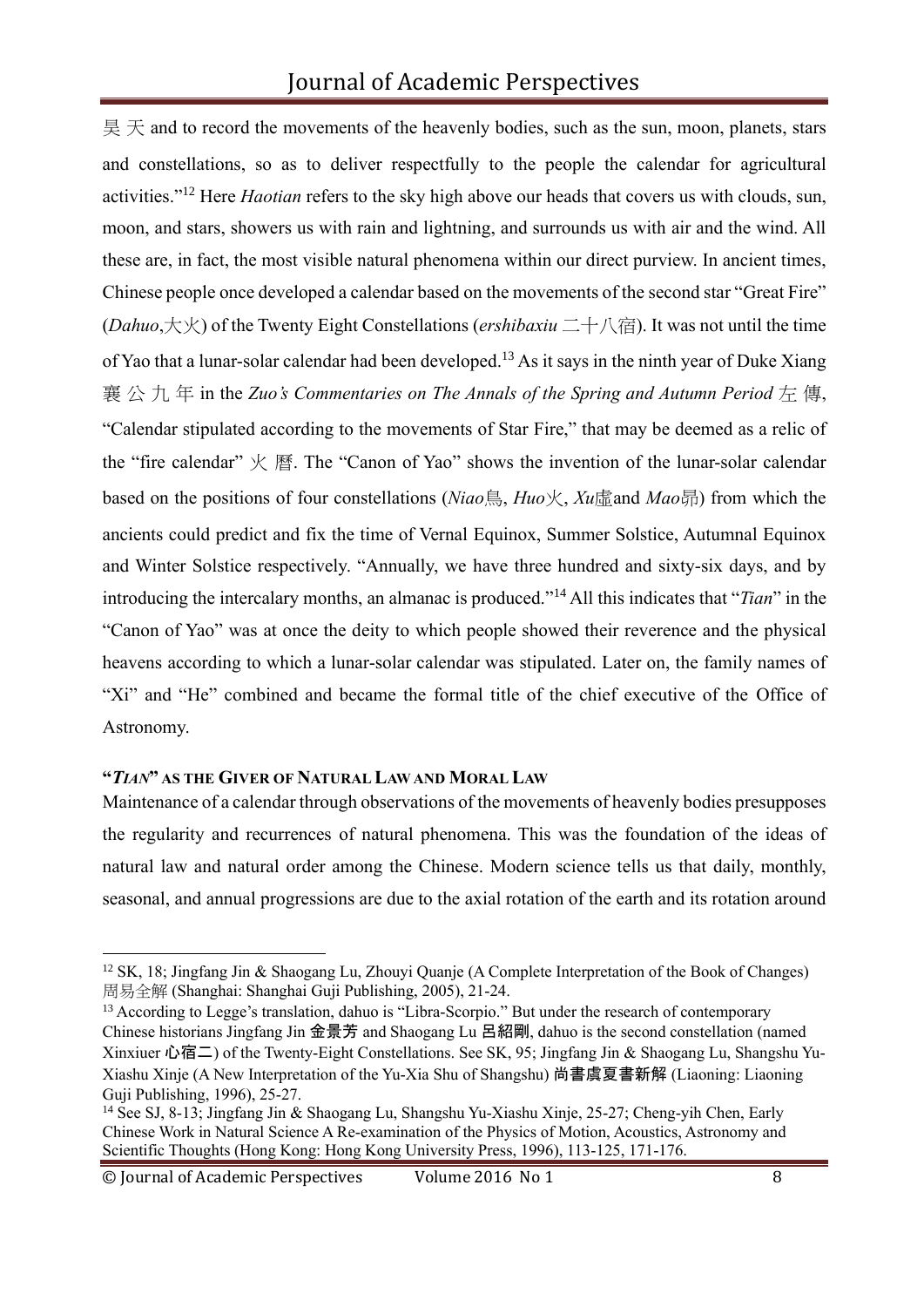the sun. This kind of scientific knowledge perhaps was foreign to the ancient Chinese, but that did not prevent them from developing the idea of natural law through their detailed observations. As it says in the Chapter "Counsels of Gaoyao" 皋 陶 謨 of the *Yu History*, "Heavenly precepts are eternal patterns by which we human beings were bestowed with five kinds of family virtues and became civilized by putting them into practice. Heavenly ranking and order are regular and ceremonial, which prescribed us five kinds of ceremonies for five social ranks. Let the sovereign and his subjects work together with mutual respect and in great harmony!"<sup>15</sup>

So, in the ancient Chinese mind, the moral laws which prescribed the norms for human behaviour and the ethical relationships that sustained a peaceful and harmonious social order owed their origins to natural law, exemplified by the regular and orderly movements of the heavenly bodies. In other words, moral law is derived from natural law; the two are united in their functions of regulating people's livelihoods and personal relationships. Thus, one may argue that the Chinese were the earliest people on earth who unified natural law with moral law and developed a primitive form of natural law moral theory. Similarly, the author of the *Yijing* developed the idea of "Heaven and man are one by virtue" (*Tianjen hede*) 天 人 合 德 in the *Wenyan* 文 言 ("Explanations on the Qian and Kun Hexagrams," known as one of the *Ten Commentaries* on the *Yijing*) which contends that we as human beings by nature share the same virtue and function of creativity with nature.<sup>16</sup> For the author of the *Yijing,* nature is a living organism full of energy and creativity, and one of its

<sup>&</sup>lt;sup>15</sup> The so-called five kinds of family virtues are fuyi 父義, muci 母慈, xuyiu 兄友、digong 弟恭, zixiao 子孝, namely, the accountability and fidelity of a father, the love and benevolence of a mother, the friendliness of the elder brothers to their younger brothers, the respect of the younger brothers toward their elder brothers, and the filial piety of a son. They are regarded as the basic and primal virtues of Chinese society, which later became the cardinal family and social virtues valued most highly by the Confucian school. The so-called "five kinds of ranking" refer to the hierarchy of social status that constituted the feudal society of ancient China, i.e., the Son of Heaven (Tianzi 天子), the consort ministers (Oing) 卿, the noble subordinates (Dafu) 大夫, the civilian and military guardians (Shi)  $\pm$ , and the common run of the people 庶人 (Shujen). The so-called "five kinds of ceremonies" refer to ji (the auspicious)吉, xu (the ominous) 凶, jun (the military)軍, bin (the diplomatic)賓, and jia (the celebratory)嘉 of the state and royal family. All these ceremonies had to do with the most important events occurring in the state and royal family and having significant bearings on the state and individuals concerned, such as marriage, death, military actions, war, and international engagements. See SK, 73; SJ, 34; Jingfang Jin & Shaogang Lu, Shangshu Yu-Xiashu Xinje, 221

<sup>&</sup>lt;sup>16</sup> The original text is translated as follows: "The great man is at one with heaven and earth in their virtuous function (viz.creativity), with sun and moon in brilliance, with the four seasons in regularity, and with the spirits in divining things good and bad. Even if he does anything unprecedented, heaven is not against him; when he follows heaven, he keeps to heaven's timing. If heaven is not against him, how can humans and spirits be against him?" –This translation is based on Richard Rutt's work with minor revisions. This is to distinct from the Daoist ideal of "Heaven and man are united one" (Tianjen heyi) 天 人 合 一 . See Richard Rutt, The Book of Changes (Zhouyi), translated with Introduction and Notes by Richard Rutt (London: Routledge, Taylor & Francis Group, 2002), 438; Jingfang Jin & Shaogang Lu, Zhouyi Quanje, 33-34.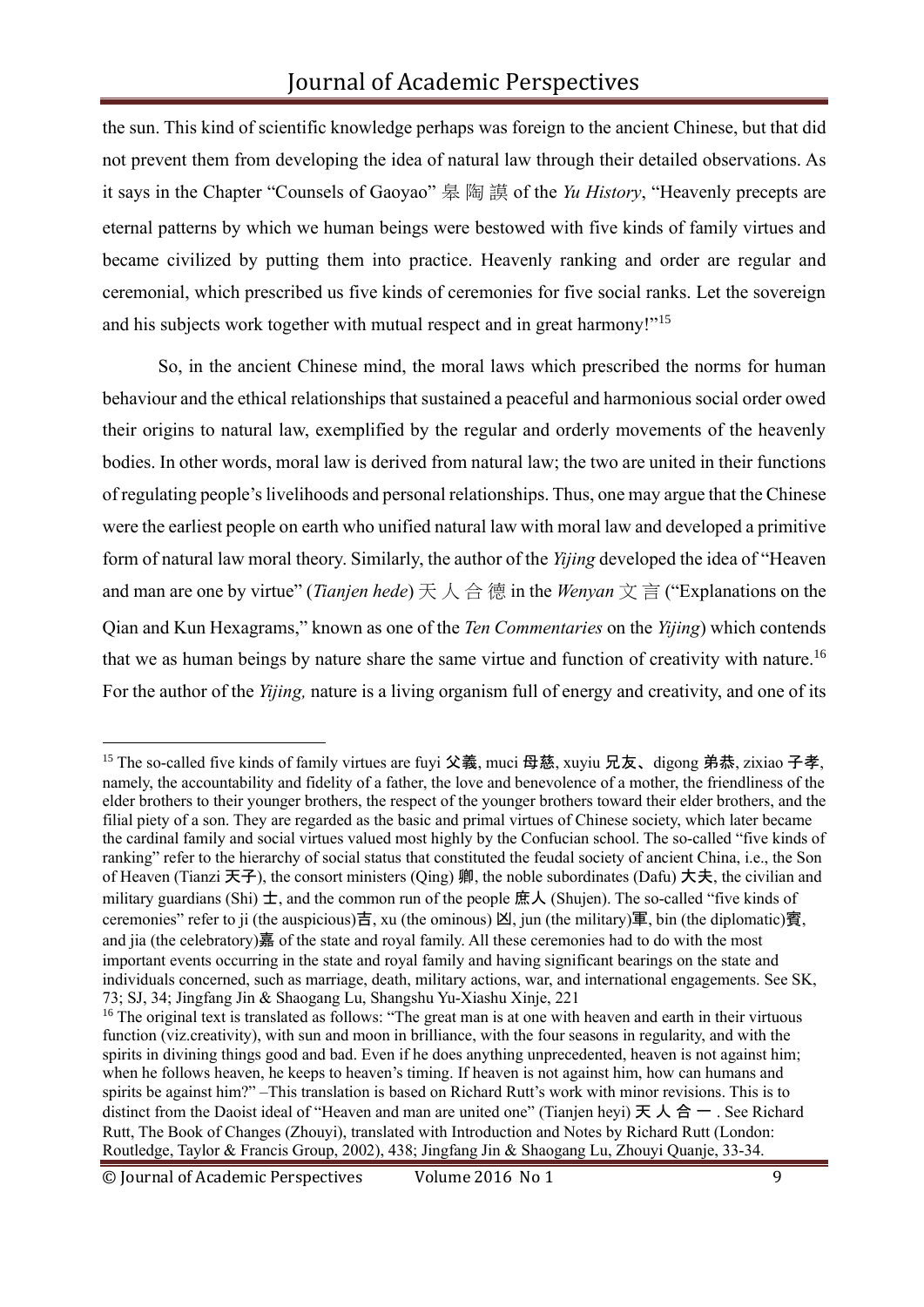major functions is perpetual creativity. Among the myriads of things in existence, only human beings are capable of joining this creative process of nature and becoming its spokesmen. So as the ancient Chinese conceived, nature is something at once physical and divine, and the law it displays expresses not only the uniformity of nature but also the moral aspect of humanity.

#### **"***TIAN***" AS** *SHANGDI* **OR GOD ON HIGH**

The physical heavens move around in accordance with physical natural law. They produce myriads of living things without self-awareness, and therefore unlike human beings; they do not have sensations, emotions, understanding, will, purpose, joy, anger, sadness, affections, etc. Nor can they deliver messages about their intentions or give orders to reward the good and punish the evil. The physical heavens are just like what Confucius once described, "The four seasons succeed one after another, the hundreds of creatures are generated, what words does Heaven have for all this?" (*The Analects,* Chapter Yanghuo 論 語 陽 貨 ). Or with Laozi, "Heaven and earth are unfeeling, so as to take all creatures merely as straw dogs. (perishing without purpose)," and "To beget all things without taking possession of them, to raise them without vaunting this as its own credit, and to nourish them without dominating them, [this is the way of nature]."<sup>17</sup> Accordingly, the physical world was described by those later philosophers as purposeless, unconscious, and lacking in human features.

By contrast, "Heaven" in the *Shujing*, an archaic idea, possesses the strong character of a personal God; this Heaven is emotional, willful, intelligent, judgmental, powerful, and active. It can be easily found in the text, as we have mentioned above, that the term "*Tian*" as an active agent is constantly conjoined with verbs, such as order, mandate, conquer, punish, sanction, plague, bless, sympathize, watch, listen, nourish, give birth, supervise, discharge, to anger, abandon, bestow, etc. The concept of "*Tian*" possessing human characteristics is a manifestation of anthropomorphism in the ancient texts.

During the time of Shun, the major objects of worship by the people were heavenly gods, earthly gods, natural deities, and human ancestors. As it says in the "Canon of Shun"舜典, on the

<sup>&</sup>lt;sup>17</sup> See Yuan Wei, Laozibenyi Erjuan (Tow Volumes for the Original Meaning of Laozi) 老子本義二卷 (New Taipei City: Hanjing Wenhau Co., 1980), 6, 11; Roger Ames & David Hall, Daodejing "Making This Life Significant" A Philosophical Translation (New York: Ballantine Books, 2003), 84, 89-91. Here the author of Laozibenyi Erjuan (Two Volumes for the Original Meaning of Laozi) 老子本義二卷, Yuan Wei (1794-1856) 魏源, was a famous scholar in the mid-Qing Dynasty 清朝中葉, and the exact date for the publication of the book is unknown.

<sup>©</sup> Journal of Academic Perspectives Volume 2016 No 1 10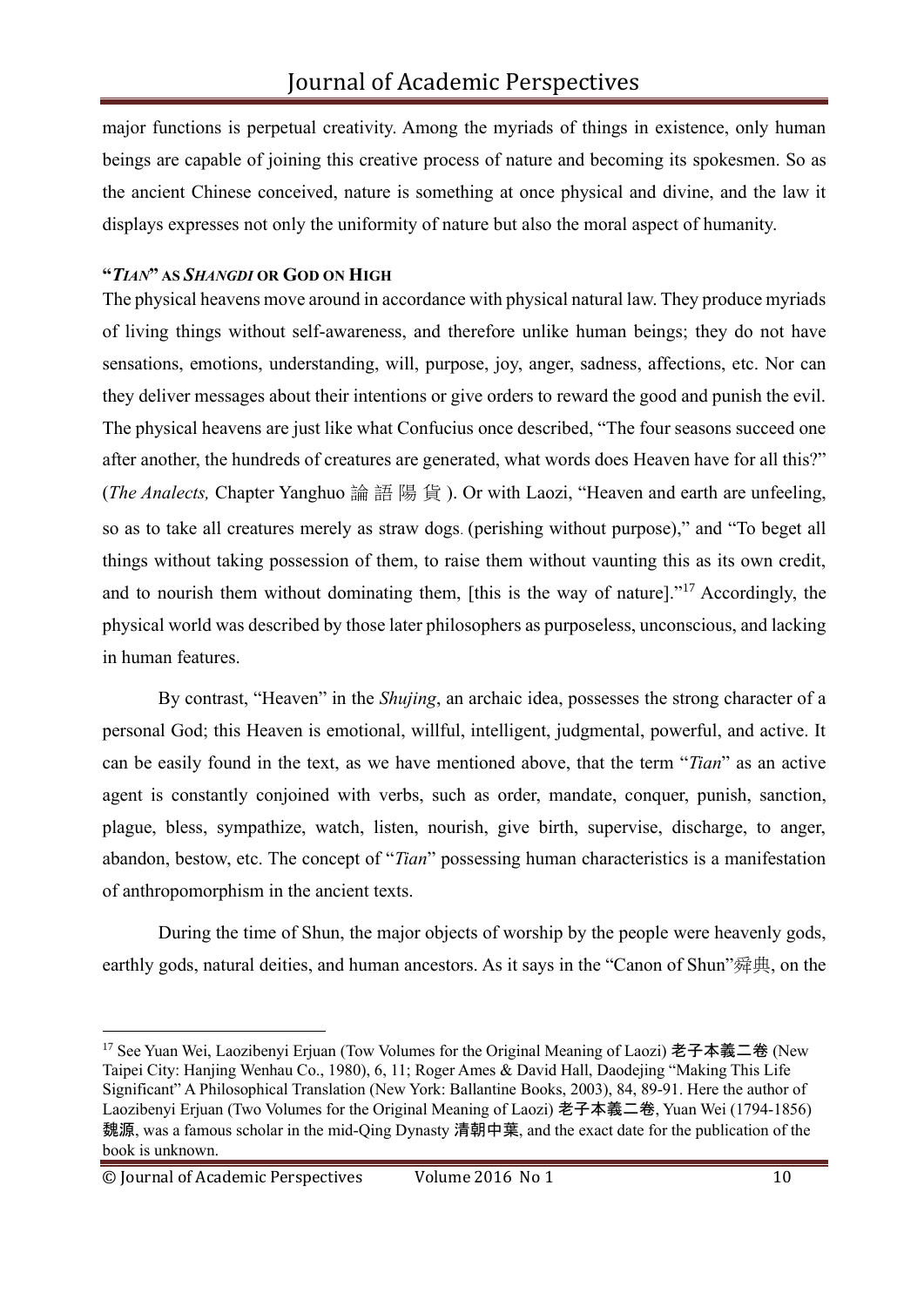first day of the first month of the year, Emperor Yao abdicated his throne to Shun at the temple of his ancestor Zhuanxu 顓 頊. He examined the pearl-adorned armillary sphere with its transverse tube of jade for astronomical observations, with its transverse tube of jade; it could be used to watch the movements of the Big Dipper so as to regulate seven kinds of heavenly bodies; i.e., sun, moon, and five planets (Mercury, Venus, Mars, Jupiter, and Saturn). Thereafter, he sacrificed specifically with the *Lei* ceremony 類 to God on High, with *Yin* (burning sacrifice on the woods so as to make the smoke rising up to reach Heaven) 禋 to the Six Honoured Ones (sun, moon, stars, Mountain Tai 泰 山, river, and sea), offered the *Wang* ceremony 望 to the hills, rivers and sea, and extended his worship to the host of spirits. He then issued five kinds of jade as the symbols of the nobles: the Duke 公was given the jade of *huanguei* 桓 圭, the Marquis 侯 the jade of *xinguei*, 信 圭 the Count伯the jade of *gongguei* 躬圭, the Viscount 子 the jade of *gubi* 榖璧, and the Baron 男the jade of *pubi* 蒲璧, so as to signify their ranks and statuses.<sup>18</sup>

Here "*Shangdi*" or God on High is described as the ruler of all the gods, who assumed the highest position in the world of divinities, so in the *Shujing* it is a synonym of "*Tian*" and most of the time the two terms are used interchangeably. The Chapter "Yi and Ji" of the *Xiashu*, *The Xia History* 益稷, Yu禹remarked to Emperor Shun, "O! Carefully maintain, Emperor Shun, the throne which you mount." So Emperor Shun replied, "Yes," and Yu went on, "Keep your mind in tranquility and fulfill your own duty by taking right opportunities. Attend to the chances given and have things well done, and keep your officials and subordinates decent and upright --- then shall your order be grandly responded to by the people as if they were only waiting for it. With clear and peaceful mind you will be honorably received by *Shangdi*. Will not Heaven entrust its mandate to you, and give you blessing?"<sup>19</sup> In the Chapter "Great Announcements" 大誥of the *Zhoushu* King Cheng 成王proclaimed, "..Thou shall know the order of *Shangdi*, and Heaven is the only thing that is inscrutable." <sup>20</sup> Moreover, in the "Announcement to Prince Kang" 康 誥, Duke Zhou cautioned Prince Kang 康叔: "My dear younger brother, …[Remember that] your distinguished father is King Wen  $\chi \pm$ . It was by his illustrious virtue and careful use of punishments that the Yin was overcome. He never mistreated the weak, and he worked hard for the benefit of the people, paid homage to Heaven with fear, and brought the goodness and happiness to the people. That is

<sup>18</sup> SK, 32-35; SJ, 18-19.

<sup>19</sup> SK, 78-79; SJ, 39.

<sup>20</sup> SK, 373; SJ, 141.

<sup>©</sup> Journal of Academic Perspectives Volume 2016 No 1 11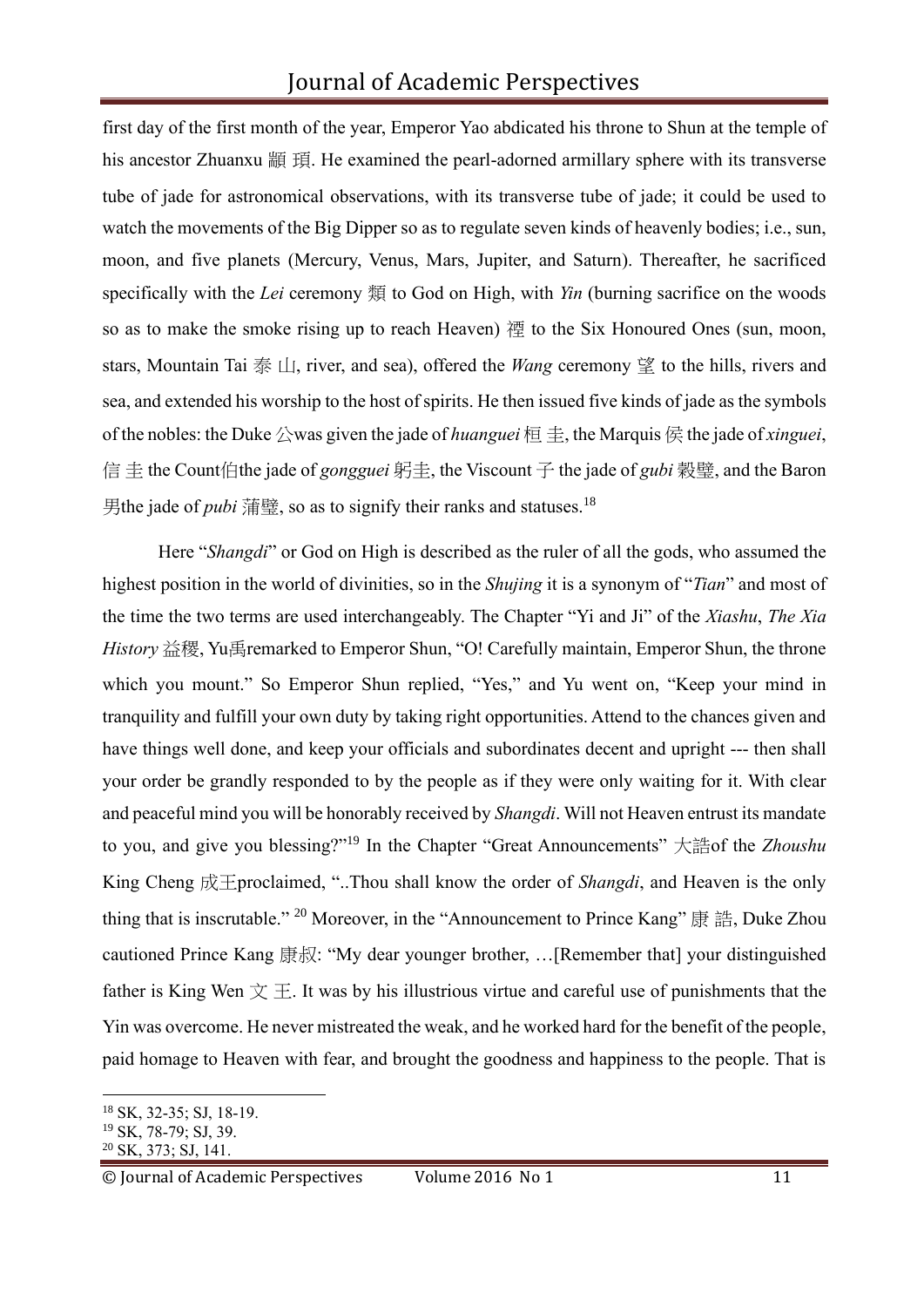how we distinguish ourselves from other states. At that time, *Shangdi* hearkened what our father had done and was pleased. Therefore, Heaven gave the great order to King Wen and commanded him to conquer the Great State of Yin."<sup>21</sup>

In the above-quoted texts, there is no distinction between *Shangdi* and *Tian* and both refer to a personal God and a Supreme Being ruling over all. For any religion, the presence of a personal God or an object of worship is indispensable. For a believer, there must be some personal Being to be believed, for a prayer some personal Being to be prayed to; the essence of religion exactly consists in the mythical and emotional relations between personal God and man. It is little wonder that there was the concept of a personal God in the *Shujing*, a book of great religious significance that expressed the ancient Chinese view of nature, of man, and of man's place in nature regarding identifying nature with divinity.

## **"***TIAN***" AS THE FOUNDATION OF THEOCRACY, MERITOCRACY, AND PEOPLE AS THE ROOT OF THE STATE**

An emphasis on human spirit and humanity has been the basic feature of traditional Chinese thought as discernible from the dawn of Chinese civilization. In the *Shujing*, Heaven and *Shangdi*  responded to the feelings, emotions, desires, aversions, enjoyments, and sufferings of human beings. The ancient Chinese conceived of a strong interplay between the gods and humans. Humans revered Heaven not only by holding regular ceremonies, offering bountiful sacrifices, and making it the major object of worship but also by abiding by Heaven's commands; reciprocally, Heaven responded to how humans behaved and gave them proper rewards and punishments. This idea of Heaven owed its origin to the primitive mind full of religious sentiments as well as to the feudal monarchism practiced in ancient China, in which the sovereign was regarded as the "Son" of Heaven and got his power at the behest of Heaven.

Here I largely agree with Max Weber on his analysis of *Shangdi*, as he writes: As is usually the case, when a stratum of noble heroes developed in China, then too a personal God of Heavens originated who roughly corresponded to the Hellenic Zeus. The founder of the Chou dynasty worshipped as a dualist unit this God of Heavens together with the local spirit. Originally imperial power was like a feudal suzerainty over the princes. Thus sacrificial rites to Heavens became the monopoly of the emperor who was considered the "Son" of Heaven. The princes made sacrifices to the spirits of the land and to the ancestors; the heads of households made sacrifices to the

<sup>21</sup> SK, 373; SJ, 146.

© Journal of Academic Perspectives Volume 2016 No 1 12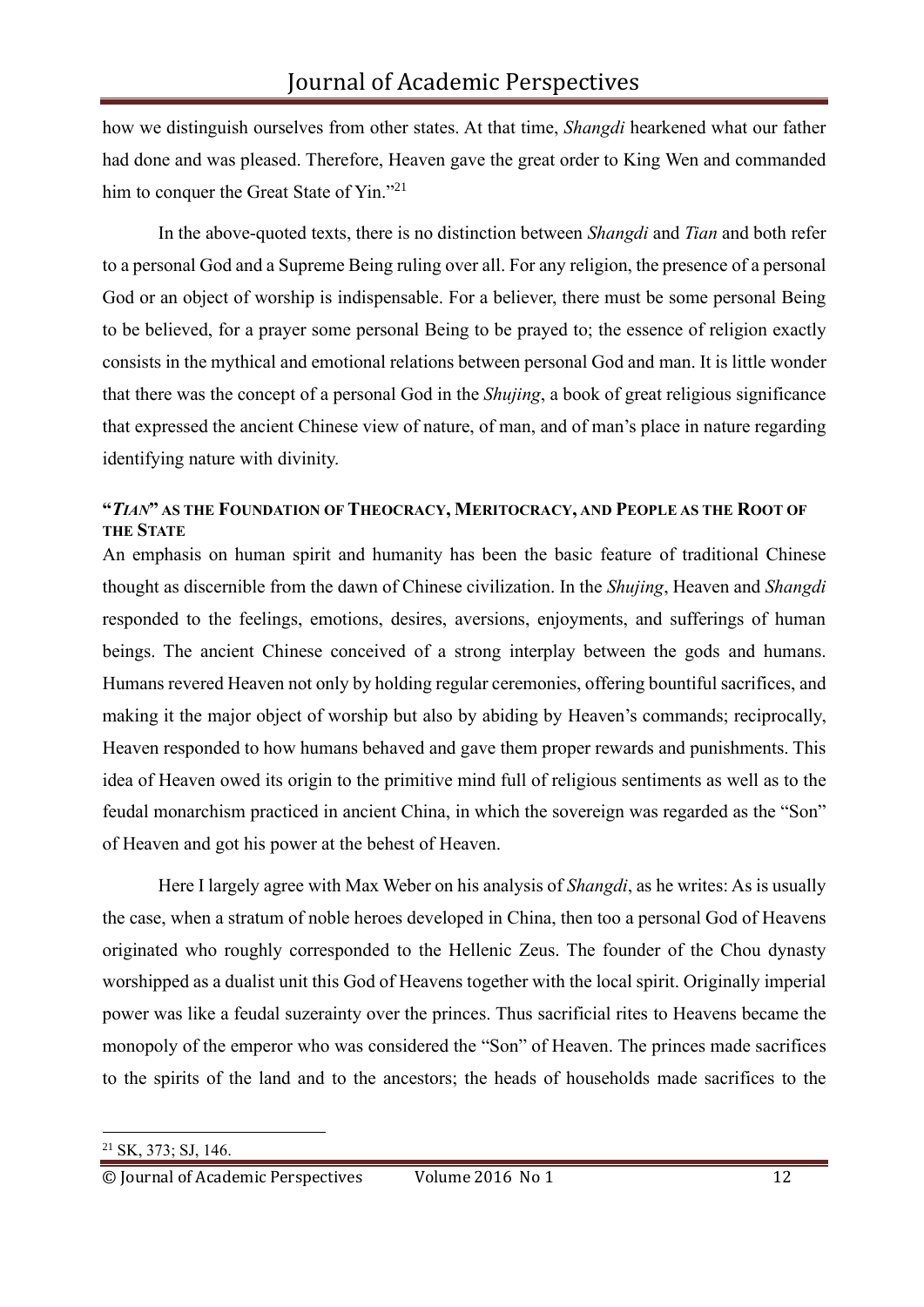ancestral spirits of their kinship group. As usual, the character of the spirits was tinged with animist-naturalist notions. This was especially true of the Spirit of Heaven (Shang Ti), who could be conceived either as the Heaven itself or as king of Heaven. Then the Chinese spirits, especially the mighty and universal ones, increasingly assumed an impersonal character. This was exactly in reverse to the Middle Eastern situation where the personal supramundane creator and royal ruler of the world was raised above the animist semi-personal spirits and the local deity.<sup>22</sup>

Weber correctly pinpoints that the Chinese concept of Heaven was tinged with animistnaturalist notions and gradually turned to be an impersonal order of nature, which was quite different from the Middle Eastern notion of a supernatural personal God. He also clearly recognizes that sacrificial rites to Heavens were monopolized by the emperor such that he could found the legitimacy of his political power on divinity and claim himself as the "Son" of Heaven– an expression for theocracy. This was, in fact, a common belief of monarchism throughout human history–such as the Western idea of the "Divine Right of Kings," which constantly deteriorated into dictatorship and tyranny since there was neither check nor balance against absolute sovereign power.

However, in the *Shujing,* the concept of "Heaven," from which the notion of "the Mandate of Heaven" was derived, was deeply associated with the desires, purposes, will, and intentions of the people. So, the determination of Heaven's will had to be in accord with the people's will. In this respect, Weber fails to observe that, as the ancient Chinese conceived, people's voice can reach Heaven directly without any interventions or mediations. In this way, the absolute power of the monarchs was directly restrained by the deity but indirectly restrained by the people; the virtuous sovereigns could retain the Heavenly Mandate, whereas the vicious ones would be discharged.

Once the Heavenly Mandate was removed, the vicious sovereigns would lose the country and be overtaken by the virtuous sovereigns through *geming* (revolution). The triadic relationship between the Heavenly Mandate, sovereign virtue, and the people's will created a peculiar form of moral theology with four main themes: the origination of human beings from Heaven, the mandate of Heaven for the virtuous, the Heavenly Mandate in accordance with the people's will, and finally

<sup>&</sup>lt;sup>22</sup> Max Weber, The Religion of China Confucianism and Taoism, translated and edited by Hans H. Gerth, with an introduction by C. K. Yang (New York: Macmillan Company, 1951), 22. However, it should be noted that the Chinese Heaven or Shangdi did not involve with any mythological romance or theogony as the Hellenic Zeus did

<sup>©</sup> Journal of Academic Perspectives Volume 2016 No 1 13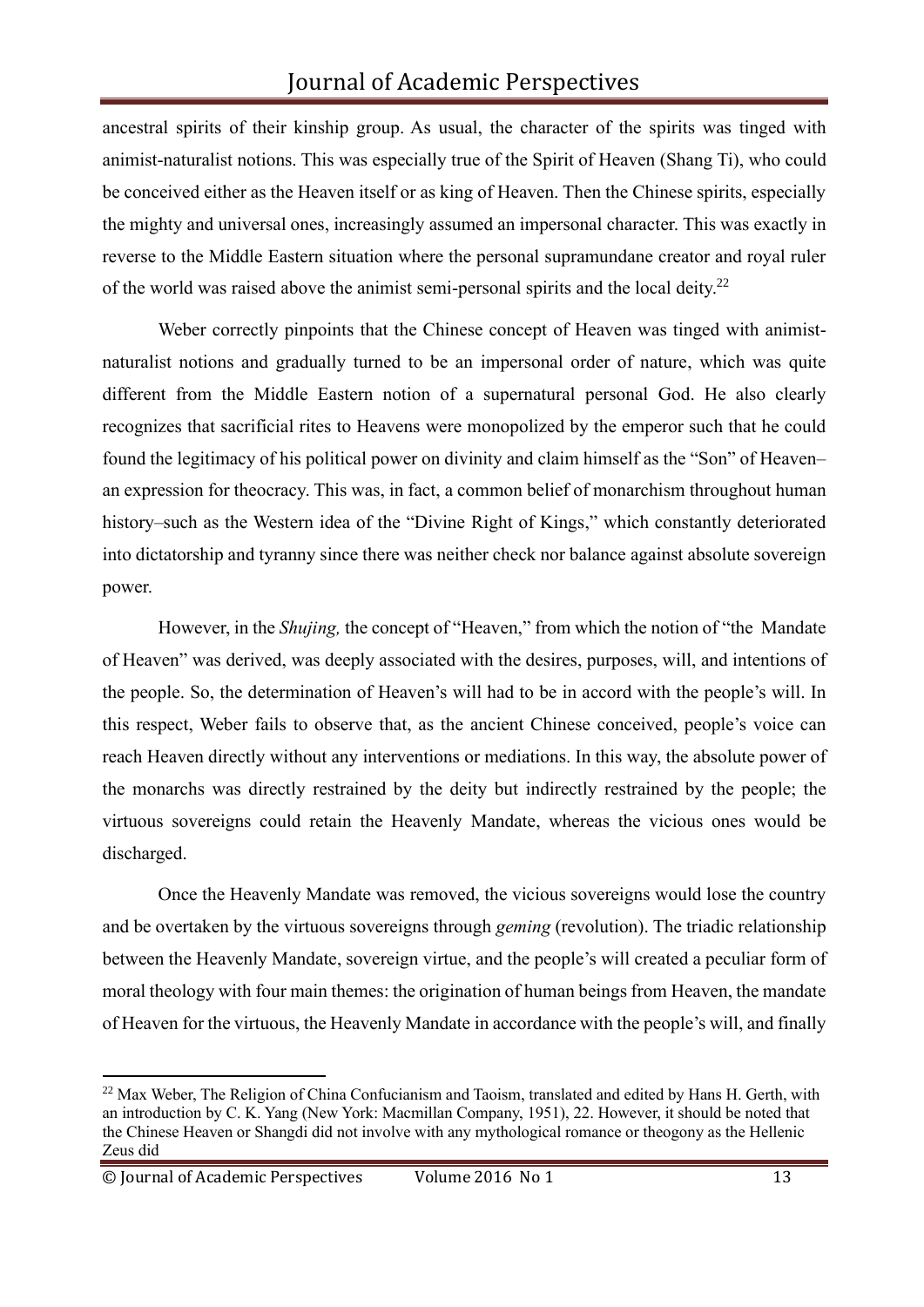the decisive role of the Heavenly Mandate for the transference of power. The reiteration of these themes in the texts of the *Shujing* demonstrates to us, at first, a mixture of theocracy and meritocracy, together with the so-called doctrine of "People as the Root of the State," and finally, a new concept of Heaven pragmatically considered as a workable way out of power transference in real politics. Accordingly, the following discussions can be divided into four parts: (1) Human beings given birth by Heaven; (2) the Mandate of Heaven to the virtuous; (3) Heaven and people as the root of the state; and (4) Heavenly Mandate being inconstant.

## *Human Beings Given Birth by Heaven*

In the *Shujing* Heaven is said to have given birth to the multitudes of people and made sovereigns their rulers.<sup>23</sup> Here Heaven is equivalent to nature, possessing self-generating power begetting all beings, including human beings. However, it is not only of a physical sense but tinged with an anthropomorphic color. As it says in the "Great Norm" when King Wu remarks to Viscount Ji箕 子, "Heaven delivered the multitudes of people, and I was ordained to manage their livelihoods and to come to their aid."<sup>24</sup> Also, in the "Great Pledge," Only Heaven and Earth are the parents of all beings and among them, only human beings are endowed with spirit and intelligence. The sincere, intelligent and perspicacious among men become the great sovereigns; the great sovereigns are the parent of the people.<sup>25</sup>

The "Announcement of Zhonghui" 仲虺之誥 says,

Oh! Heaven gave birth to people who have so many desires such that once without a ruler to lead them, everything will be in turmoil. So Heaven gave birth to men of high intelligence to rule the people and keep their livelihood in good order.<sup>26</sup>

The "Announcement of Tang" 湯誥 says,

<sup>&</sup>lt;sup>23</sup> This is echoed by the famous poem "Zheng Min" ("The Multitudes of People") in the Book of Poetry (詩經 ·大雅·蕩之什·烝民):

Heaven, in giving birth to the multitudes of the people,

To every faculty and relationship annexed its law.

The people possess this normal nature,

And they [consequently] love its normal virtue.

See James Legge, The She King, in The Chinese Classics, Vol. 4 (Taipei: SMC Publishing Inc., 1867/2000b), 429.

<sup>24</sup> SK, 320; S.J., 116. <sup>25</sup> SK, 283-284; SJ, 318

<sup>26</sup> SK, 178; S.J., 311.

<sup>©</sup> Journal of Academic Perspectives Volume 2016 No 1 14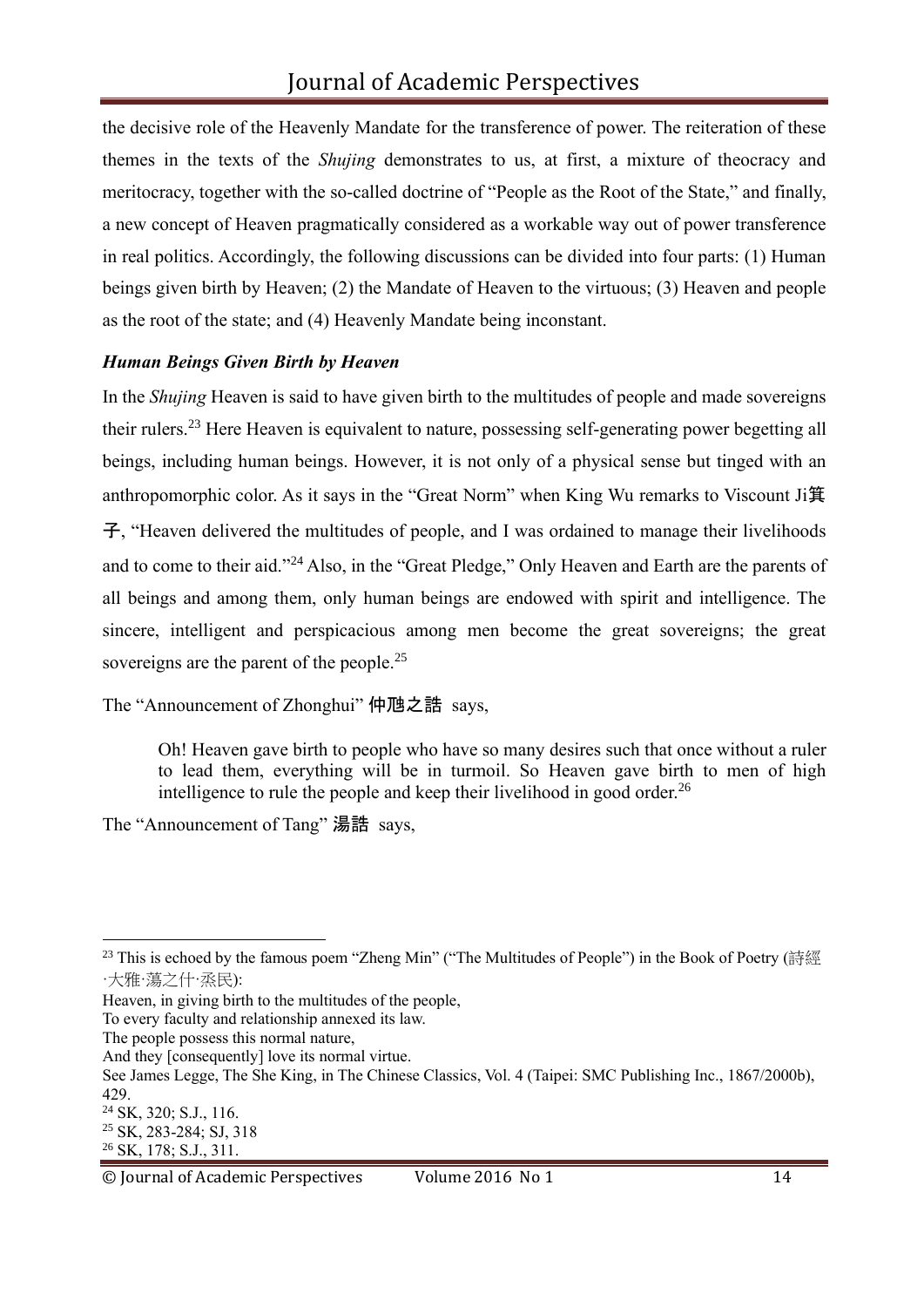Only great *Shangdi* conferred on the people in this mundane world a moral sense, compliance with which would show their nature invariably right. However, to help them to pursue the course persistently is the work of the sovereigns. $27$ 

Undoubtedly, all these sayings make the claim that human beings were given birth by Heaven and nothing beyond Heaven. So for the ancient Chinese, Heaven was not created by any supernatural God; rather, it was the producer of all beings. However, this nature is a combination of Heaven and Earth, space, and time; it not Spinozist one substantial God.<sup>28</sup>

## *The Mandate of Heaven to the Virtuous*

All beings were given to this world by nature (Heaven and Earth); only human beings acquire ethical nature and are intelligent. For this sake, Heaven and *Shangdi* had a special concern for the multitudes of the people He gave birth to. In order to take care of them, He appointed virtuous men to be their sovereigns, instructors, and leaders. This is the so-called *Tianming youde* ("the Mandate of Heaven to the virtuous")天命有德. Here the concept of "*de*" (virtue) is of cardinal importance; it not only denotes the good character of the sovereign, but also his conscientious unselfishness and benevolent love for others. By examining the texts of the *Shujing*, one can easily find how "*de*" plays such an important role in man's relation to Heaven, also embodied in the political ideal of "Abdicating the Throne to the Sagacious" (*shanrang zhengzi*) 禪讓政治. In the following, we will illustrate this ancient political ideal first, and then examine the sovereign virtue in various ways.

## *Abdicating the Throne to the Sagacious*

In the "Canon of Yao," an ideal form of changing political power was recorded: Yao abdicated his throne to Shun, a virtuous person, not to his own son. This political paradigm was called "Abdicating the Throne to the Sagacious," which was regarded as the most desirable form of power transfer for the ancient Chinese. As it says in the "Canon of Yao":

He (Emperor Yao) was reverential, intelligent, accomplished, and thoughtful – alwayslenient and peaceful. He was sincerely courteous and capable of all complaisance.

<sup>27</sup> SK, 185-186; SJ, 312.

<sup>&</sup>lt;sup>28</sup> Baruch Spinoza identifies God with nature as infinite active energy or power is very close to the Chinese idea of "Heaven." However, Spinoza's God has no will and is indifferent to people's doings. And on his view all things in Nature proceed from an eternal necessity and with supreme perfection. So in the Spinozist system, human beings have no freedom but a modification of God. While from the standpoint of Shijing, there is no eternal necessity and absolute perfection, only constant strive for perfection. Neither nature nor God is perfect; it is the responsibility of human beings to work together with nature in order to make this world a better world. See B. Spinoza, The Ethics and Selected Letters, Part I, translated by Samuel Shirley, ed. with introduction by Seymour Feldman (Indianapolis, Indiana: Hackett Publishing Company, Inc., 1982), 31-62.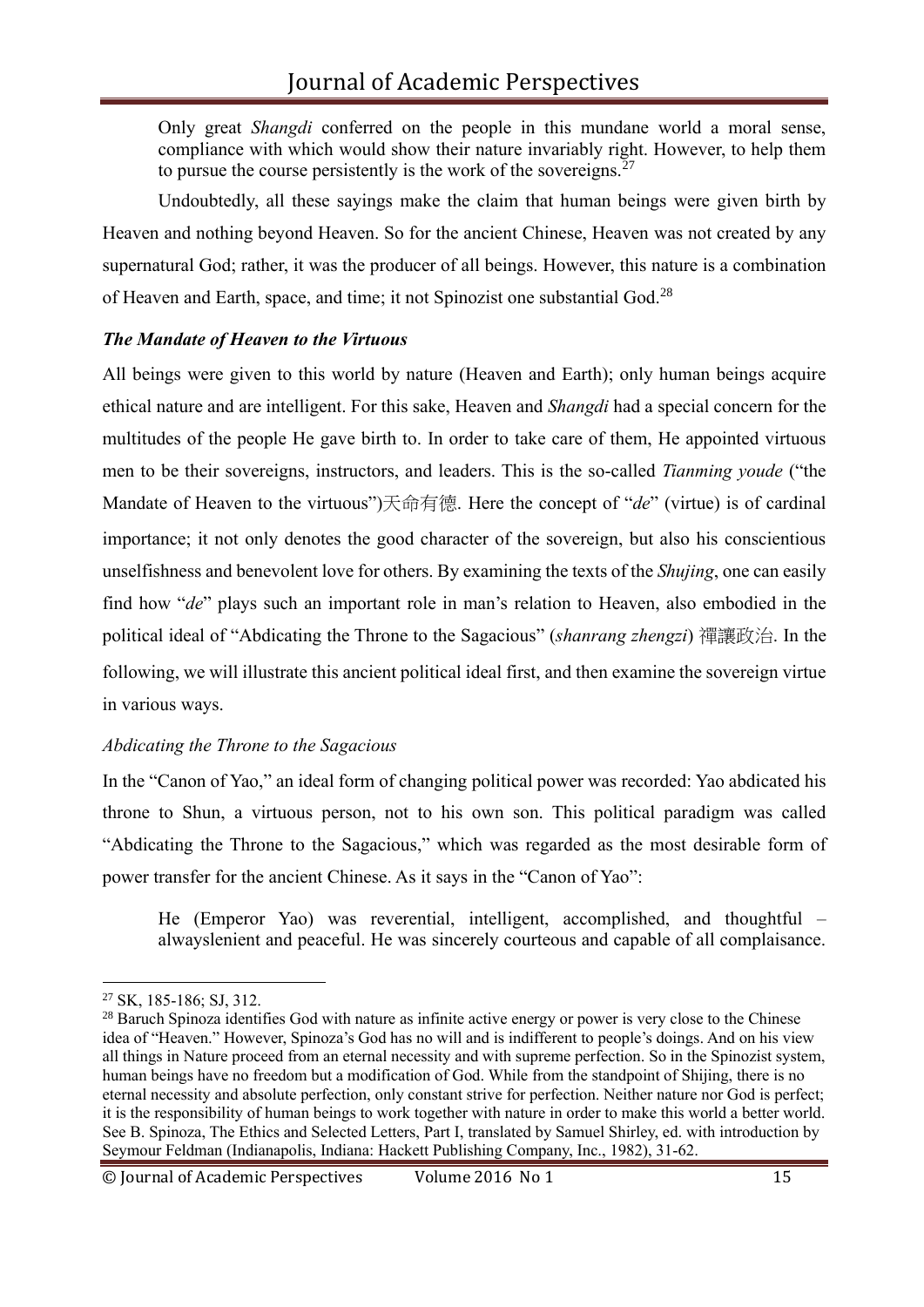His illustrious virtue and personal qualities were shining in every corner of the world and reached as high as Heaven and as low as Earth. He made the capable and virtuous distinguished and thence extended the love of all the nine tribal clans of his kindred, who thus became harmonious. He continued to regulate and promote hundreds of tribal leaders, who were all holding public offices and became brightly intelligent. Finally, he unified and coordinated all the states and so the ignorant people were transformed and became civilized.<sup>29</sup>

In the "Canon of Shun," it speaks of Shun thus:

His character was entirely conformed to that of Emperor Yao, and he was prudent, wise, accomplished, and intelligent. He was mild and courteous, and truly sincere. The fame of his high virtue was heard on high, and he received the mandate from Heaven to take the office as the sovereign.<sup>30</sup>

Also, Yi 益 praised Yu and said:

Only virtue moves Heaven, and there is no place too far away from its reach. Full moon invites eclipse; Pride and complacency bring loss, whereas modesty and humility gains benefit this is the way of Heaven. $31$ 

"Full moon invites eclipse" is a natural phenomenon, the way of Heaven. When analogous to human affairs, it is meant to caution people not to be too proud but to be moderate. Conformity of human practice to the way of Heaven was, in fact, one of the deeply rooted convictions of the ancient Chinese.

In the "Counsel of Great Yu," it says that Shun told Yu:

Come Yu. Heaven dropped the deluge to warn me of wrongdoing, and fortunately, you have accomplished the great merit of subsiding waters and completed your work. Only you are capable of this excellent achievement. It was you who put all your effort on serving the country and saved in your expenditure on your family. For all this what you have done, you never indulge in yourself or brag yourself, but always lies low and humble. All this shows that only you are sagacious and competent. It is only because you are without any prideful assumption, that no one under heaven can contest with you the palm of ability. It is only because you make no boasting, that no one under heavens can contest with you for the palm of merit. I see how great is your virtue, how admirable your vast achievements. The determinate Mandate of Heaven assigns to your great person; you must eventually ascend the throne of the highest sovereign.<sup>32</sup>

So based on Shun and Yu's personal character and their great contributions to the society,

 $29$  SK, 15-17; SJ, 6.

<sup>30</sup> SK, 29

<sup>31</sup> SK, 65; S.J., 309.

 $32$  SK, 60-61.

<sup>©</sup> Journal of Academic Perspectives Volume 2016 No 1 16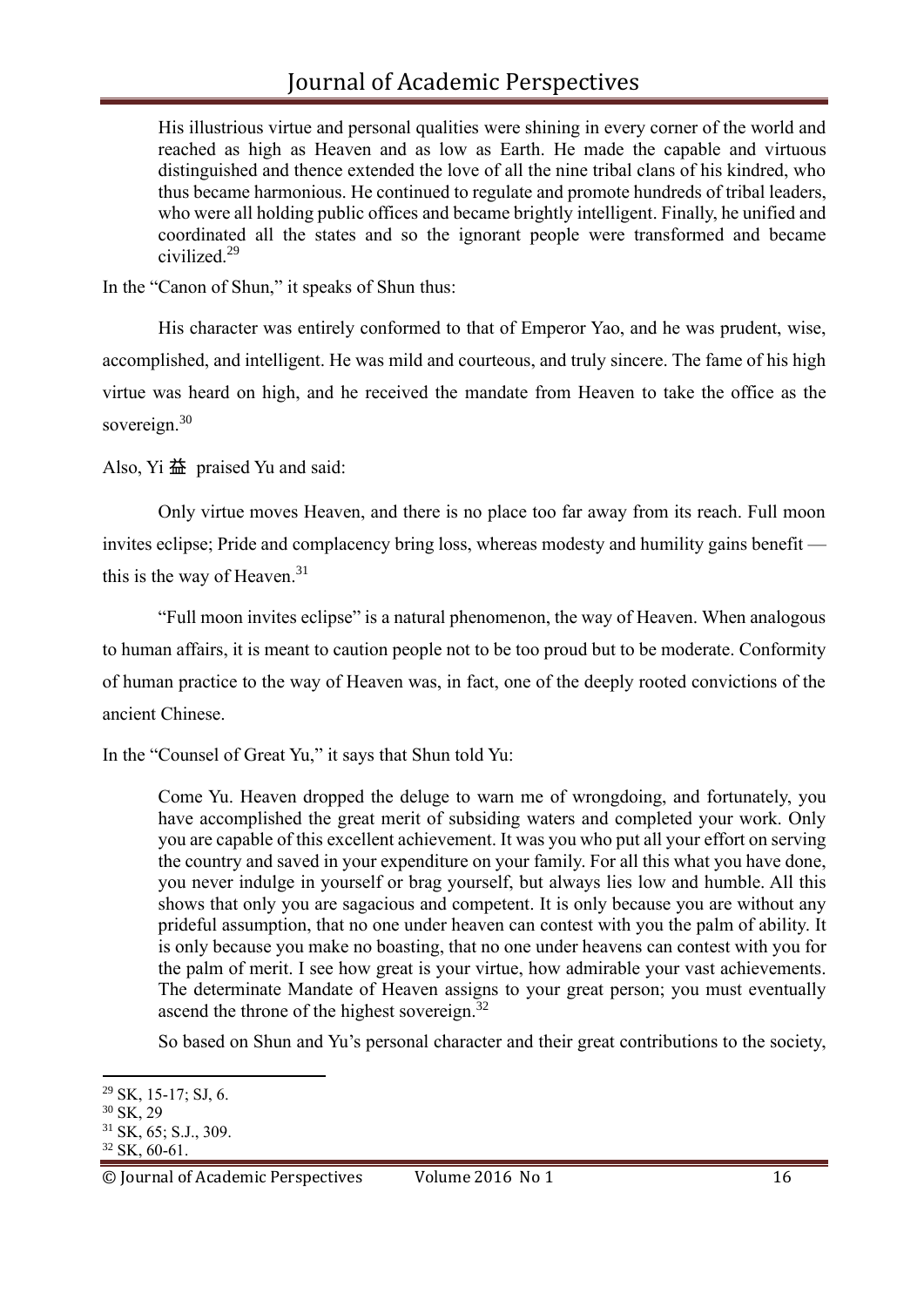Yao handed over the sovereign power to Shun and then Shun to Yu, not to their sons. This is believed to be the ideal model for the transference of political power.

What we have quoted above also indicates that the presupposition of the "Heavenly Mandate" is the sovereign virtue, which ensures the quality of the ruler as well as the quality of his administration. Virtuous sovereigns such as Yao, Shun and Yu made the benefit of the people their top priority and served the best interest of the people. For the ancient Chinese, this was the most desirable political practice, entrusting the felicity of the people to a good man who was capable of managing public affairs and serving the people. So as it says in the "Counsel of Great Yu" 大禹謨:

The sovereign virtue is only seen in his good administration; the purpose of the government is to provide all the necessities for people's livelihoods. There are water, fire, metal, wood, the earth, and grain; all these natural resources must be duly managed. To rectify your own character and be virtuous as a paragon, to invent instruments, tools, and material things for the utilities of people's benefits, and to secure proper means to the sustenance of people's livelihoods; and finally to manage all these in a harmonious way.<sup>33</sup>

The record on the excellent performances of legendary Sage-Kings Yao, Shun and Yu, was just like what was handed down to us from eons ago. "Abdicating the Throne to the Sagacious" is a peaceful way of transferring power, and was considered by the ancient Chinese the most desirable way. However, it is said to have happened only between Yao, Shun, and Yu. It was rarely practiced in Chinese history, which was dominated by a feudal system of family inheritance.

## *Sovereign's Virtue Displayed in Various Ways*

Many maxims, as well as different kinds of virtues and moral principles concerning sovereign virtue, are entangled in the texts of the *Shujing*. They defy the rigorous categorical analysis and can only be roughly generalized.

First, virtue is said to be guided by the good, and its destination is harmony. "Both Shared the Same Virtue" 咸有一德 says:

Virtue does not have a long term master; it only submits to the good as its master. The good does not have a long term master; it only subjects to the capability of coordinating everything in a harmonious whole [as the master of all].<sup>34</sup>

Secondly, it was referred to the moral character and personal cultivation of the sovereign and his edifying social influence. The "Counsels of Great Yu" 大 禹 謨 says, "This life-loving

<sup>33</sup> SK, 55-56; SJ, 308

<sup>34</sup> SK, 217; S.J., 316

<sup>©</sup> Journal of Academic Perspectives Volume 2016 No 1 17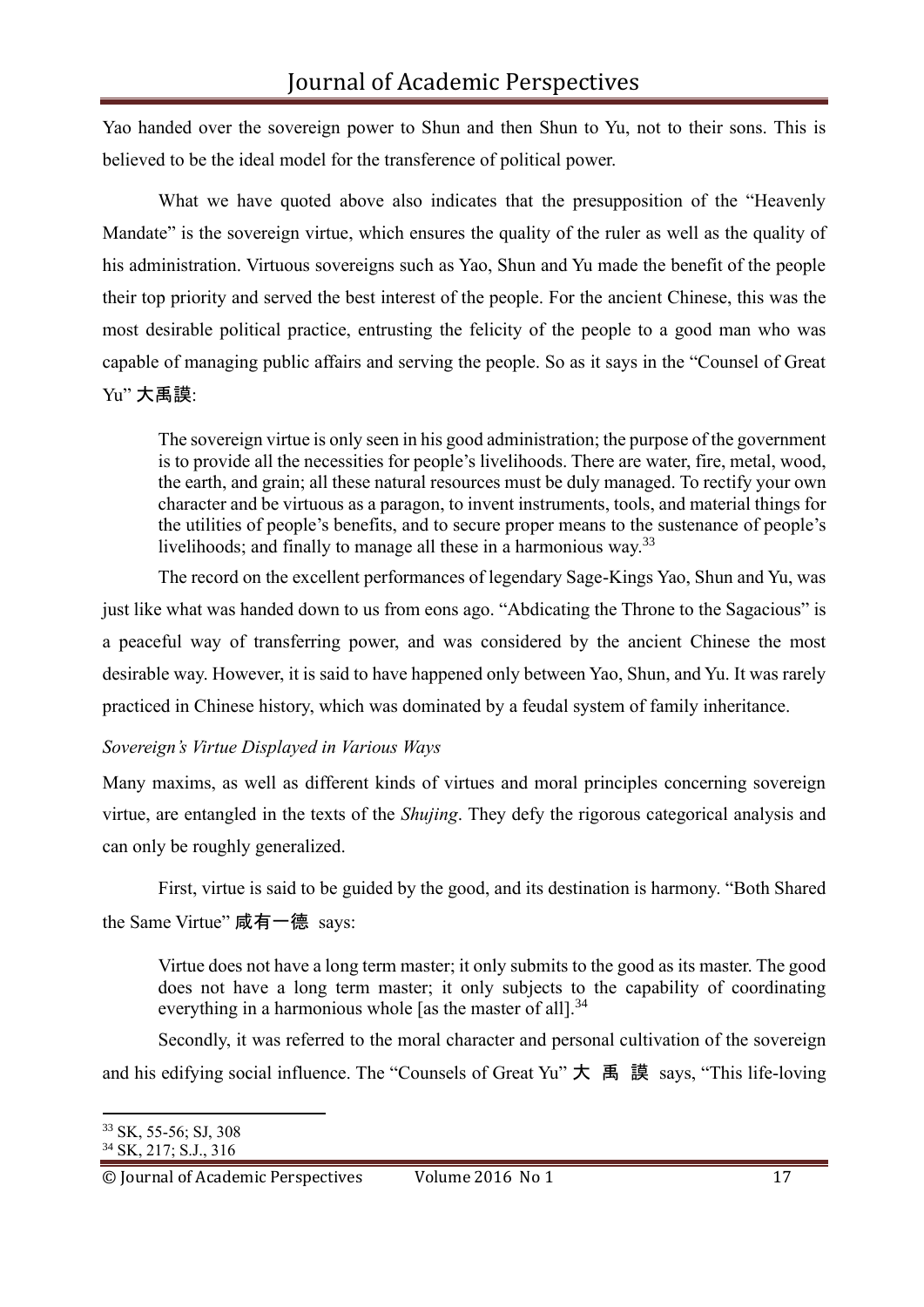and caring virtue appeals to the heart of the people."<sup>35</sup> Moreover, the "Counsel of Gao-yao" says:

Be careful about your personal cultivation, thinking far-reaching with foresight, and thus you will be generous and kind to the nine tribal clans of your kindred and make them be kind and good to one another. All the intelligent will exert all their strength in your service, and in this way from what is near your rule will reach to what is far distant gradually.<sup>36</sup>

The "Announcement of Zhunghui" says:

To improve your virtue every day, then all states will come to embrace you. If you were self-indulgent and egoistic, then even your kindred of nine tribal clans will leave you. The king must manifest himself with great virtue and establish the highest standard at the centre for the people. So you should manage public affairs with justice and manage your own mind with propriety.<sup>37</sup>

The "Announcement to Prince Kang" says:

Be capable of manifesting your own virtue and be deliberate in your punishment of the people….Persistently work on personal cultivation and manifest your own virtue, so as to keep your mind generous and liberal. Hereby give repose to your mind, watch yourself closely on your virtue, make your plans in long term; and thus by your generous forbearance you will make people repose in what is good, and Heaven shall not denounce you or let you perish.<sup>38</sup>

Thirdly, there are a number of virtues required of sovereigns and officials. As it says in the

"Counsels of Gaoyao":

There are in all nine virtues to be required in our conduct…Affability blended with seriousness; mildness blended with firmness; deliberation blended with respectfulness; aptness for government blended with reverent caution; docility blended with perseverance; straightforwardness blended with gentleness; thrifty blended with discrimination; sturdiness blended with sincerity, and valor blended with righteousness. When all these qualities are displayed and held continuously, are we not fortunate to have good officials for our government? $39$ 

This is to require balanced personal qualities that fit to serve governmental offices.

The "Great Norm" outlines two norms as follows,

[O]f five modes of "bodily activities" (*wushi*, 五 事 ), viz., demeanor, speech, sight, hearing, and thought concern the attitudes and capacities of the officials in dealing with public affairs. The virtue of the demeanor is modesty; of speech, accordance with reason; of seeing, clearness; of hearing, distinctness; and of thinking, perspicacity. [O]f three virtues (*sande*, 三 德 ), viz., righteousness, steadfastness, and tenderness, correspond to different types of governing. In peace and tranquility, righteousness must sway; in violence

<sup>35</sup> SK, 59; S.J., 308.

<sup>36</sup> SK, 69; S.J., 32.

<sup>37</sup> SK, 182; S.J., 312.

<sup>38</sup> SK, 383, 397; SJ, 146, 155.

<sup>39</sup> SK, 70-71; SJ, 34.

<sup>©</sup> Journal of Academic Perspectives Volume 2016 No 1 18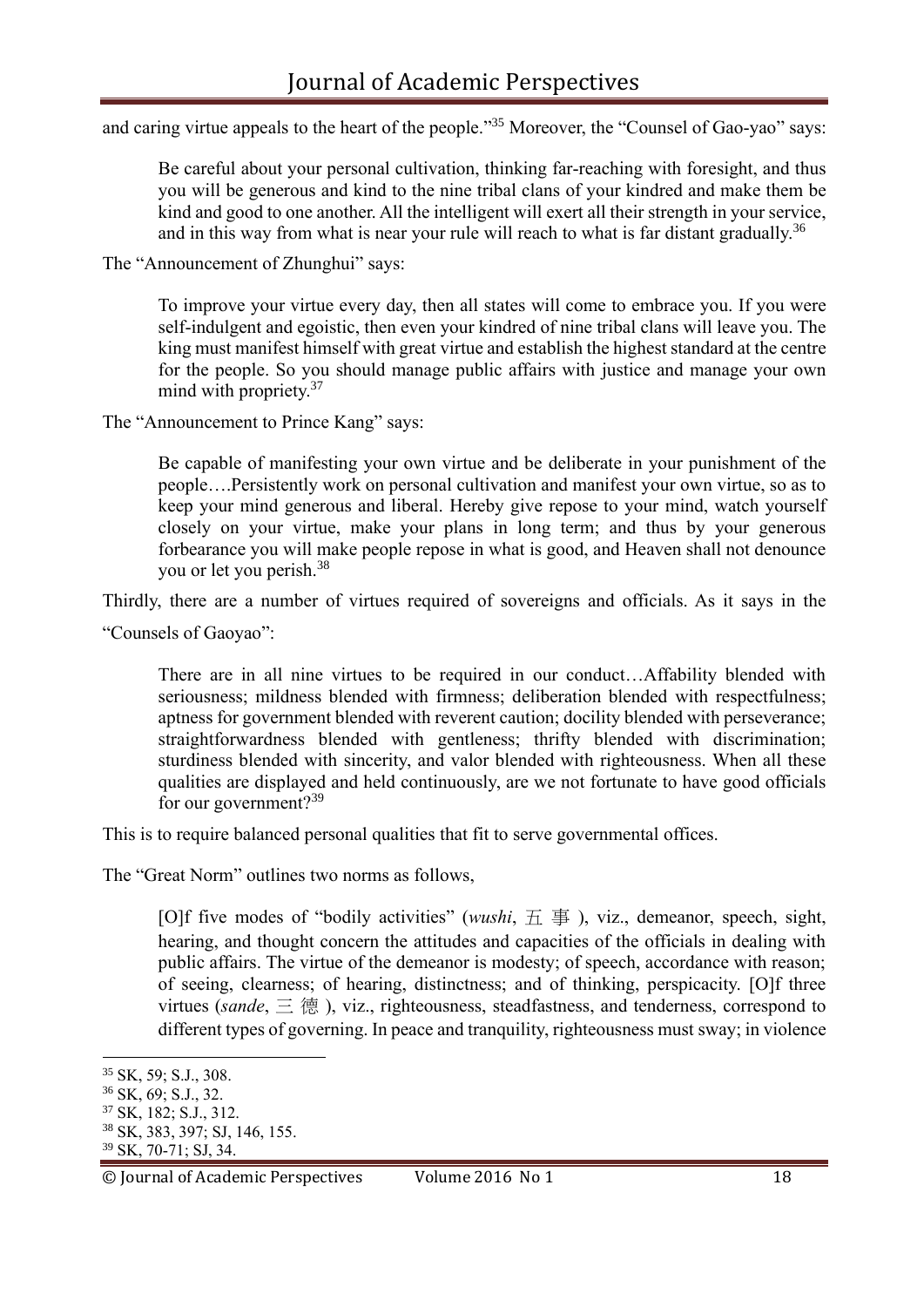and disorder, the strong government must sway; in harmony and order, the mild government must sway. $40$ 

Unlike Plato's doctrine of three cardinal virtues (wisdom, courage, and temperance) developing from the tripartite of the soul (reason, spirit and appetite) the "Great Norm" theory develops "five virtues" from our manner (body), senses, and thought. Moreover, all these virtues are not only related to the individual character but also to the practical ability to manage public affairs.

Fourthly, only by virtue can the sovereign have favor from Heaven; so the sovereign's virtue is, in fact, a manifestation of the sovereign's abiding by the divine command. As it says in the "Counsels of Great Yu"大禹謨of the *Xiashu*, "Great Heaven favored you (Yu) for your virtue and decreed on you its mandate. In this way, you ruled over all within the four seas and became the sovereign of the world."<sup>41</sup> The "Announcement to the Duke of Shao" says, "Only when the sovereign has cautiously devoted himself to illuminating his virtue, may he pray to Heaven for a prolonged decree in his favor."<sup>42</sup> Similar statements can be found in the "Prince Shi" 君 奭, where it says, "It was purely from the determinate favor of Heaven that those who were virtuous had acted according to their knowledge of the august authority of Heaven."<sup>43</sup> The "Charge of Zhong of Cai"蔡仲之命says, "Great Heaven has no partial affections; it helps only the virtuous."<sup>44</sup> Moreover, the "Jun Chen" 君 陳 says, "The perfect administration spreads a fragrant aroma that touches the heart of *shenming*神明 (gods and spirits). It is not the millet which has the fragrant aroma; it is the bright virtue of the government."<sup>45</sup>

In sum, sovereign virtue is based upon human reason and loving feeling with goodness as its end; it touches the heart of gods and spirits and is affirmed by Heaven. In this way, the sovereign's personal quality, edifying social influence, good administration, and religious faith were integrated into the *Shujing*, which demonstrates a peculiar form of moral theology founded on "sovereign virtue."

*Heaven and People as the Root of the State*

© Journal of Academic Perspectives Volume 2016 No 1 19

<sup>40</sup> SK, 326-327, 333.

<sup>41</sup> SK, 54; S.J., 308.

<sup>42</sup> SK, 431; S.J., 177.

<sup>43</sup> SK, 481; S.J., 208.

<sup>44</sup> SK, 490.

<sup>45</sup> SK, 539; S.J., 325.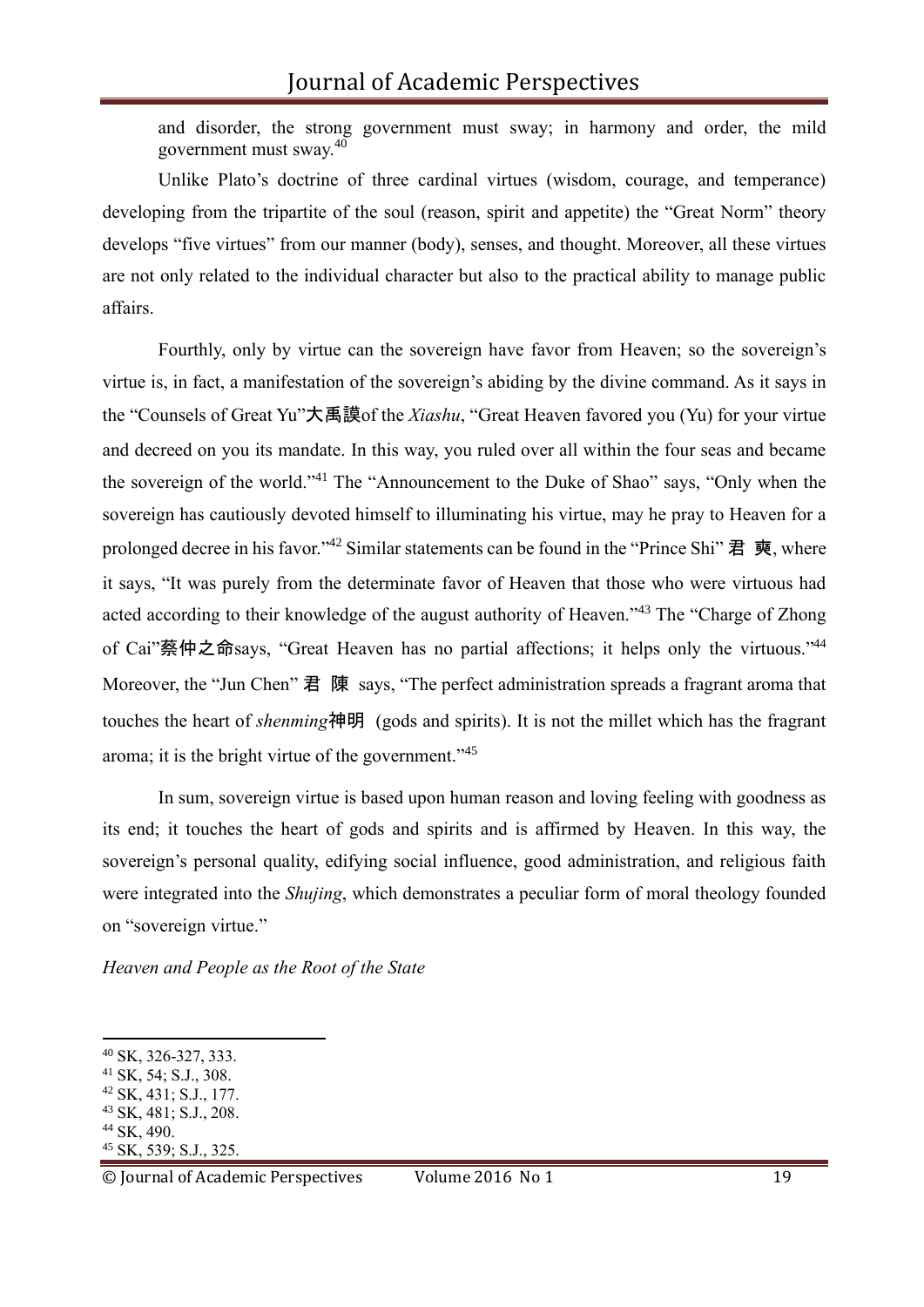In ancient China, "democracy," which institutionalizes people's power through citizenship and law, was never a political idea or practice as it was in the West. Nonetheless, based on the belief that the people's voice could reach Heaven directly and was decisive in extending the Heavenly Mandate to the sovereigns, the importance of the people was recognized in the *Shujing* and has dominated traditional Chinese political thought ever since. As it says in the "Songs of Five Sons" 五 子 之 歌 of the *Xiashu*, "The people are the foundation of a country.

Once the foundation becomes firm, the country is in tranquility".<sup>46</sup> This has been regarded as the source of the so-called "*Minben Sixiang*" (the people-oriented thought, viz., the view of the people as fundamental to the maintenance of the state) 民本思想.

Similar statements can be found in the "Counsels of the Great Yu":

The one, who is loved by all, is not he the sovereign? Of all who are to be feared, are they not the people? If the people were without the sovereign, to whom should they follow? If the sovereign had not the people's support, with whom could he defend the country?<sup>47</sup>

Again, the "Counsels of Gaoyao" says:

The business of government! Ought we not to make a great effort on it and make it serve people successfully? Ought we not to be earnest in carrying it out? Heaven hears and sees as our people hear and see; Heaven explicitly approves or displays its terrors as our people explicitly approve or would be awed - such is the connection between the supramundane and mundane worlds.<sup>48</sup>

So in the *Shujing* Heaven is not only capable of awarding the good and punishing the evil, it has closely responded to people's voice by watching and listening to their opinions and judgments of the sovereigns. As the "Great Pledge" says:

Heaven sympathizes with the people. Whatever the people desire, Heaven must follow to make it come true.<sup>49</sup>

The "Great Announcement" says:

Heaven's intention is inscrutable; it could only be found by examining our people's opinions.<sup>50</sup>

Similarly, the "Announcement to Prince Kang" says:

© Journal of Academic Perspectives Volume 2016 No 1 20

<sup>46</sup> SK, 158; S.J., 310.

<sup>47</sup> SK, 62; S.J., 309.

<sup>48</sup> SK, 74; S.J., 34.

<sup>49</sup> SK, 288; S.J., 320.

<sup>50</sup> SK, 370; S.J., 139.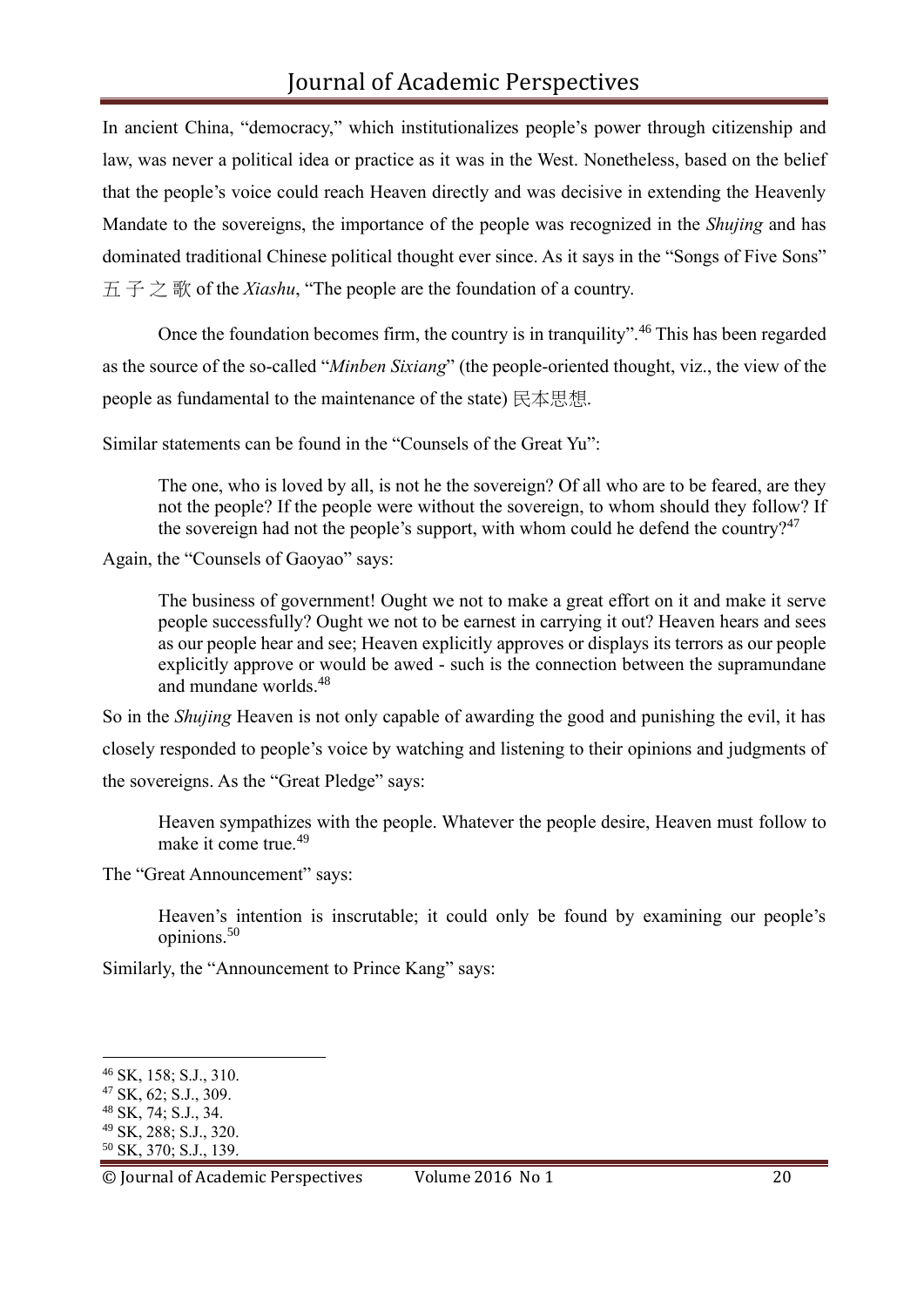The authority of Heaven is formidable, and its intention is dubious, but one can guess it largely from the sentiments of the people<sup>51</sup>

In sum, Heaven as a personal God bestowed to and withdrew from sovereigns the Heavenly Mandate in accordance with the people's will, and thereby determined the rise and fall of a dynasty. In this light, a supramundane God conjoined with mundane people. Moreover, the latter might be promoted to a position even higher than the former. Most notably, the sagacious officer Jiliang of Sui 隨 季 梁 proclaimed in the Spring and Autumn Period, "People are, in fact, the lord of the gods,"<sup>52</sup> a statement rarely found in any religious thought of other parts of the world in the same period.

# *The Heavenly Mandate Being Inconstant*

Based on the *Shujing*, it is believed the shifts of political power and the rise and fall of dynasties are due to the transfer of the Heavenly Mandate. Following the basic tenets of the doctrine of Heavenly Mandate, from Heaven giving birth to the people, making the virtuous their sovereigns and guardians, listening to the people's voice in deliberating on the Mandate, we now come to the last stage of its development: transferring the Heavenly Mandate. With Heaven deemed as a personal God, his favor or disfavor for a sovereign was greatly determined by the people's preference or dislike for their sovereigns' governance. If the sovereign were virtuous and took people's welfare as his top priority, then he would have the people's deference to him. Otherwise, if the sovereign were vicious, tyrannical, and putting his own interest above the people's welfare, then the people would turn their backs on him. At this moment, the Heavenly Mandate would change and shift from the vicious to the virtuous and allow the latter to take over the sovereignty of the former. If we see in the ideal of "Abdicating the Throne to the Sagacious" a peaceful way of political power transference, then the idea of "Heavenly Mandate Being Inconstant"(*tianming michang* 天命靡 常 ) unavoidably supports a non-peaceful, but a violent way of changing political power. This is a great historical lesson that all the ancient Chinese people had witnessed numerous times: the transference of political power by force and blood-shedding.

Two of the most renowned cases were King Tang of the Shang taking over the power of

© Journal of Academic Perspectives Volume 2016 No 1 21

<sup>51</sup> SK, 387, SJ, 148

 $52$  It was said in the in the sixth year of Duke Huan of the Zuo's Commentary 左傳桓公六年, the noble subordinate Jiliang of Sui remarks, "People are the lord of gods. This is the very reason that former sagacious kings served their people first, then they served their gods." See Bojun Yang, Annotations of Zuo's Commentaries on the Annals of the Spring and Autumn Period (Chunqiu Zuozhuanzhu) Vol. 1 (Taipei: Yuanliu Publishing, 1982), 111.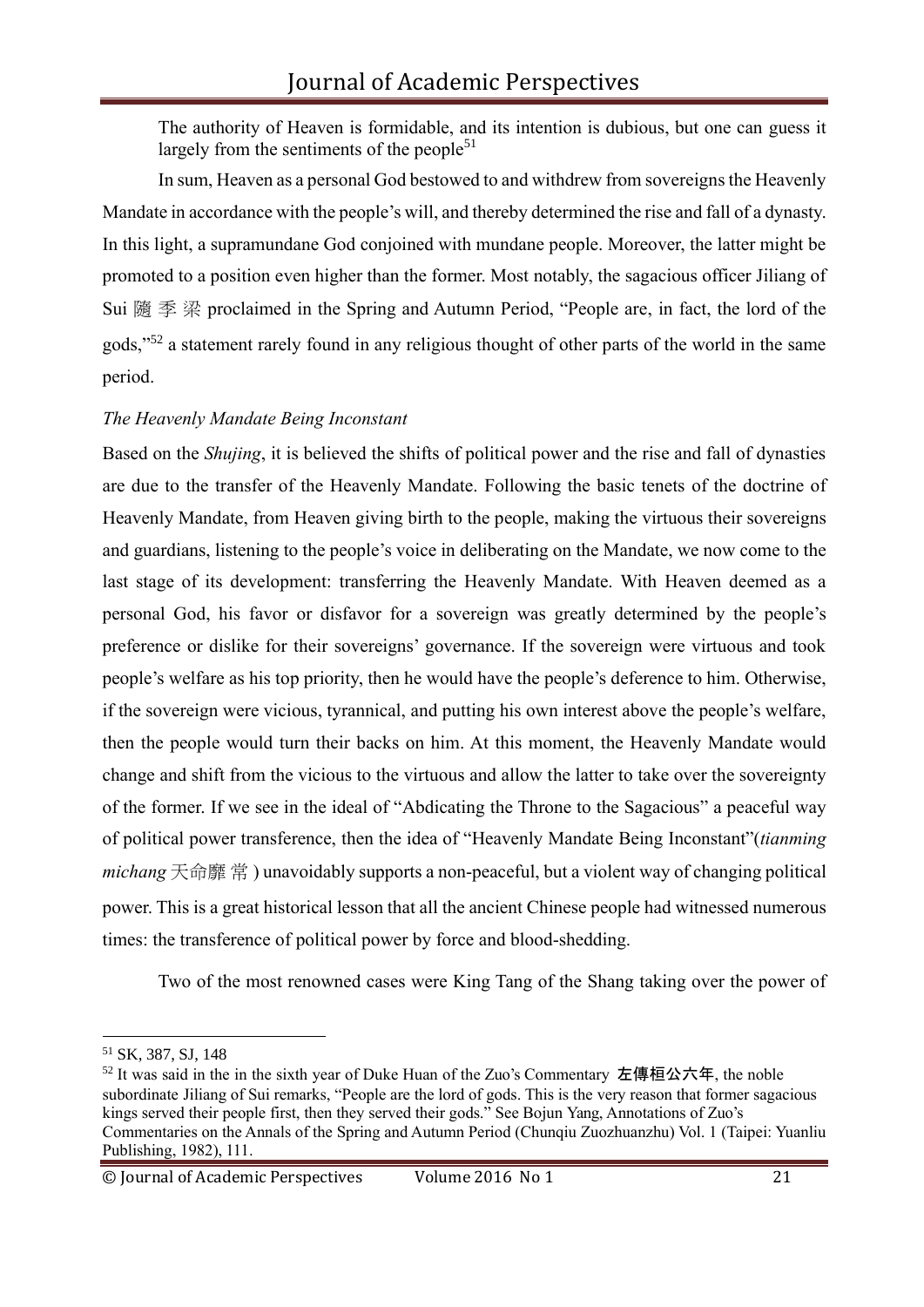King Jie of the Xia, and King Wu of the Zhou replacing King Zhou of the Shang.<sup>53</sup> In Chinese history King Tang of the Shang and King Wu of the Zhou were highly praised as sage-kings; in contrast, King Jie of the Xia and King Zhou of the Yin were condemned as vicious tyrants. In the "Pledge of Tang" 湯誓when Tang waged war against Jie, he pledged,

The Xia was guilty of many felonies and Heaven ordered me to exterminate its reign. I fear *Shangdi* and accepted His appointment, so I dared not refuse to rectify the evil-doings of Xia.<sup>54</sup>

When Tang put Jie in exile, Zhunghui 仲虺 made the announcement and said:

The sovereign of the Xia Dynasty had his virtue all-obscured, and the people were as if they were fallen amid mire and charcoal. Heaven hereupon bestowed our king with valor and wisdom, to serve as the exemplar and director to the myriad States, and to continue the old ways of Yu. You are now only following the standard course, honoring and obeying the appointment of Heaven. The King of Xia was an offender, falsely pretending to the sanction of supreme Heaven, to spread abroad his commands among the people. On this account, God on High viewed him with disapprobation, ordered our Shang to receive His appointment, and employed you to enlighten the multitudes of the people.<sup>55</sup>

Also, the "Both Shared the Same Virtue" says:

Oh! It is difficult to rely on Heaven; its appointments are not constant. However, if the sovereign sees to it and keeps his virtue consistently, he will preserve his throne; if his virtue is not consistent, then he will lose his country. The King Jie of Xia could not maintain the virtue of his ancestors unchanged, but contemned the gods and oppressed the people. Great Heaven no longer extended its protection to him. It looked out among the all the tribal regions to give its guidance to one who might receive its favor, fondly seeking a possessor of one pure virtue, whom it might make lord of all the spirits. Then there were I, Chancellor Yi-Yin  $\bigoplus$   $\bigoplus$ , and King Tang; both shared one pure virtue, and able to satisfy the mind of Heaven. He [Tang] received, in consequence, the favor of Heaven, and became a master of the multitudes of the nine provinces, and proceeded to change Xia's commencement of the year. It was not that Heaven had any partiality for the ruler of Shang; ---Heaven simply gives its favor to whoever possesses one pure virtue.<sup>56</sup>

Similarly, when King Wu of the Zhou launched a war on the Yin, he said, "The iniquity of Shang is full. Heaven gives command to destroy it." He then quoted the historical evidence of Xia's being vanquished by the Yin:

<sup>53</sup> "Yin"殷 is another name for "Shang"商, they all refer to the same dynasty founded by Tang.

<sup>54</sup> SK, 173-174; SJ, 78.

<sup>55</sup> SK, 178-179; SJ, 311.

<sup>56</sup> SK, 214-216; SJ.

<sup>©</sup> Journal of Academic Perspectives Volume 2016 No 1 22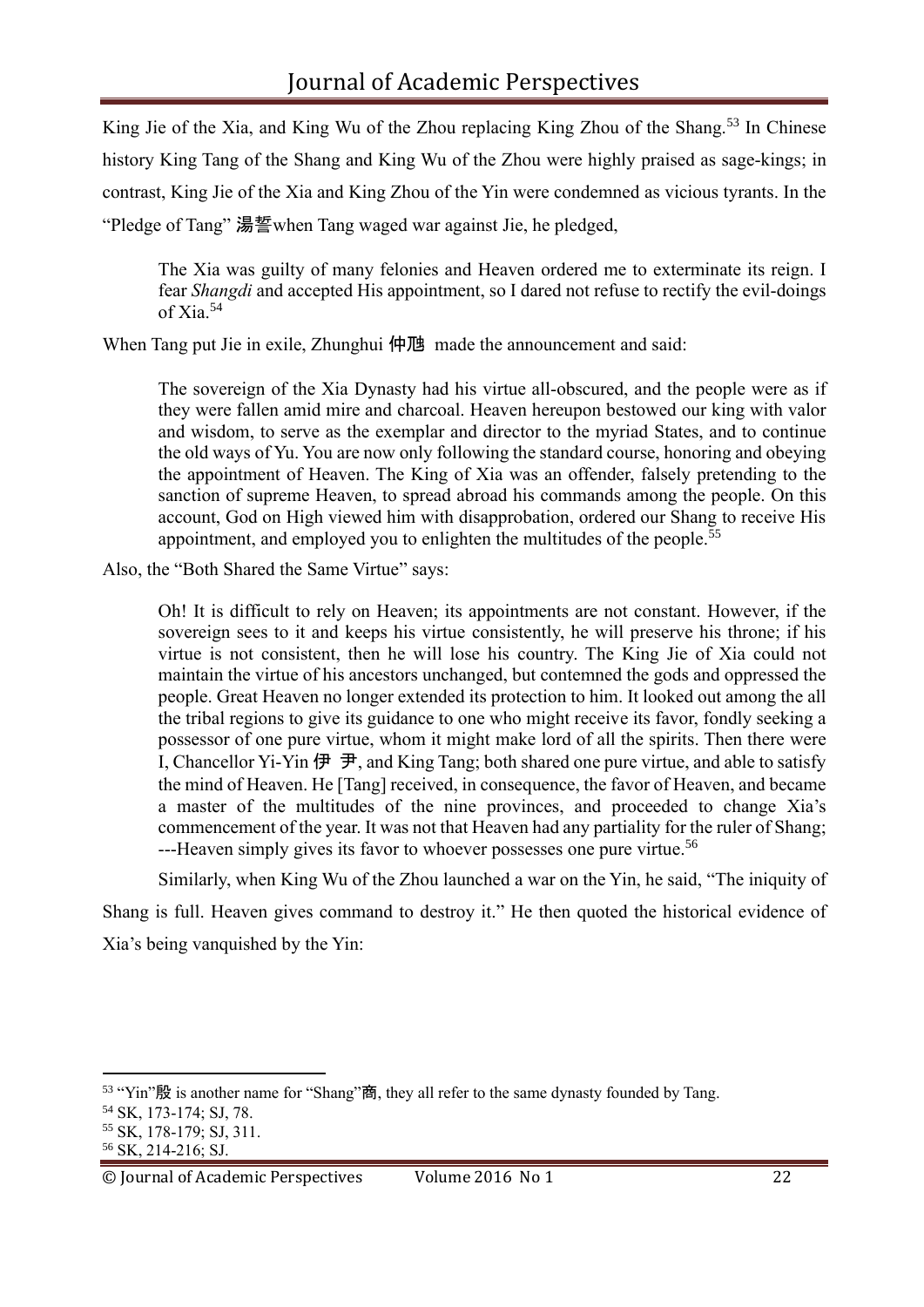# Journal of Academic Perspectives

Jie of Xia could not follow the example of Heaven, but sent forth his poisonous injuries through the States of the empire: Heaven favored and charged Tang, the Successful, to make an end of the decree of Xia.<sup>57</sup>

This argument was repeated continuously by the sovereigns and officials of Zhou to caution their successors taking Yin's perish as a historical lesson for their own regimes. As Duke Zhou told his younger brother Prince Kang:

It was thus King Wen $\chi$   $\pm$ laid the first beginnings of the sway of our small portion of the Empire, and the one or two neighboring countries were brought under his influence of betterment until throughout our western regions all placed in him their reliance. The fame of him ascended to *Shangdi* and got His approval. Heaven gave His command to King Wen, to exterminate the Great State of Yin, and decreed him His new mandate."<sup>58</sup>

Again, Duke Shao 召公 cautioned King Cheng 成王 and said:

When Heaven rejected and put an end of the decree in favor of the Great State of Yin,…We should, by all means, survey the dynasties of Xia and Yin. …The fact simply was that for want of the virtue of reverence, the decree in its favor prematurely fell to the ground.<sup>59</sup>

In the "Prince Shi (the Duke of Shao)"君奭Duke Zhou told Duke Shao, Heaven is hard to depend on. Men lose their favoring appointment because they cannot pursue and carry out the reverence and brilliant virtue of their forefathers. In that case, Heaven is not to be trusted. If they fail to prolong the virtue of King Wen and to make his spirit in peace, definitely thereby they will lose the favor of Heaven.<sup>60</sup>

Accordingly, for the ancient Chinese, the most significant political events–the sovereignty shifts–were consequent upon the divine command, the changing of the Heavenly Mandate. This can be understood as part of a theocracy widely received in ancient China which gradually degenerated into a most bloody pattern of "*gaichao huandai*" (dynasties supplanted by revolution) 改朝換代, a vicious circle repeated time and again in Chinese history. However, in the context of the *Shujing*, there is also a part of meritocracy that must be recognized: the discharge of the Heavenly Mandate was due to the sovereigns' failure to maintain their virtue such that they violated the divine command and was removed. So from the standpoint of the sovereigns, "The Heavenly Mandate Being Inconstant" had always been a great lesson for their later generations to

<sup>57</sup> SK, 290-291.

<sup>58</sup> SK, 384-385; SJ, 146.

<sup>59</sup> SK, 429-430.

<sup>60</sup> SK, 476-477; SJ, 205.

<sup>©</sup> Journal of Academic Perspectives Volume 2016 No 1 23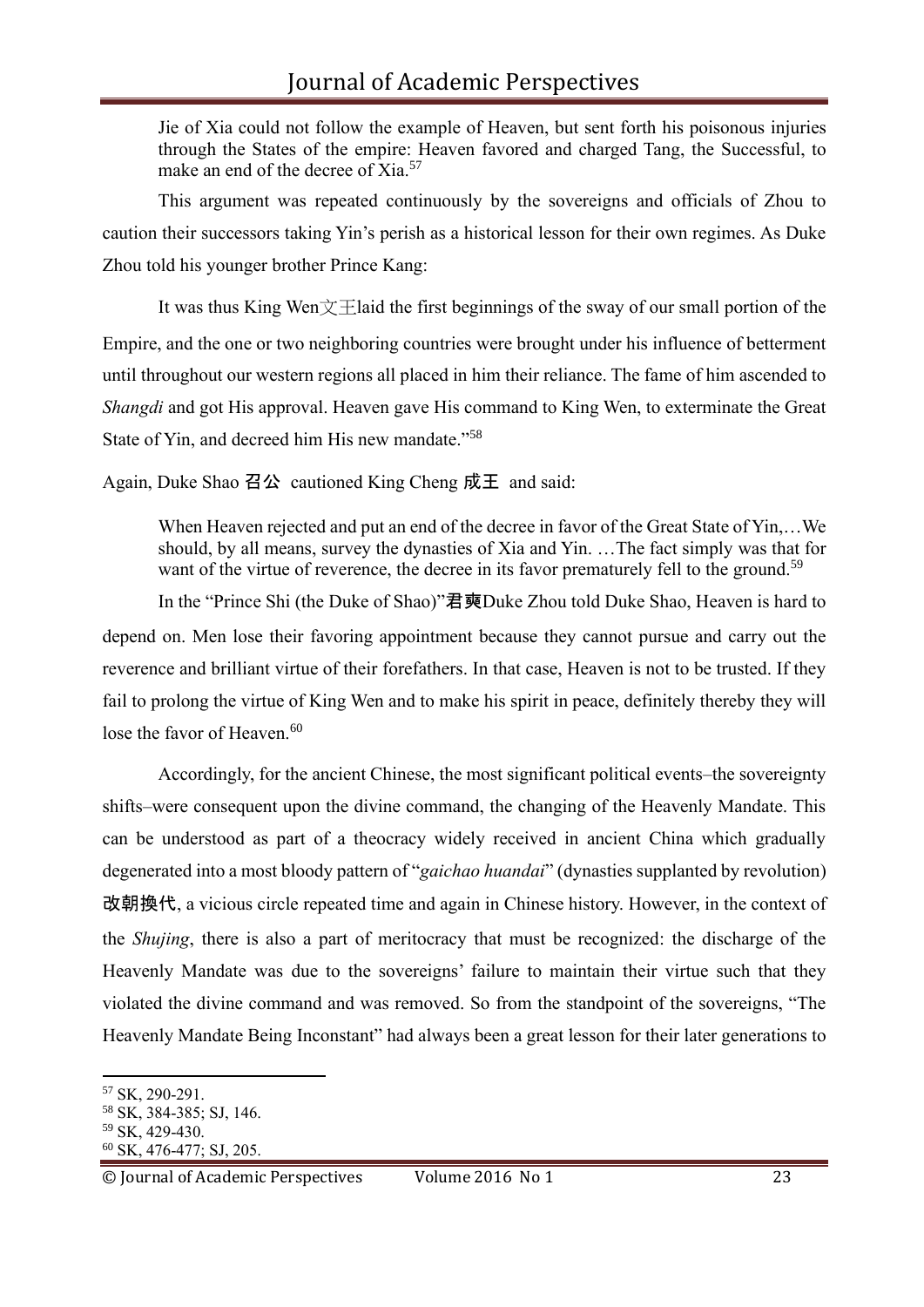stay alert not to violate the divine command. However, from the standpoint of moral theology, the Heavenly Mandate is constant in accordance with sovereign's virtue and the people's will.

#### *HONGFAN* **THE GREAT NORM AND THE ROYAL ULTIMATE**

Of the entire *Shujing*, "Hongfan" has been regarded as one of the most important chapters that propose the idea of "Great Centre" 大中 or "Royal Ultimate" (*Huangji*皇極) as the foundation on which an ideal monarchy is based.<sup>61</sup> It was said that in the thirteenth year of his reign, the year after King Wu of Zhou 周 conquered the Shang, King Wu paid a visit to Jizi (the Viscount of Ji) 箕子, the uncle of King Zhou 紂 of Shang, and asked for his advice about the fundamental principles according to which the government can be set up. Jizi then traced back to the ancient time of Yao and Shun: when facing the unprecedented natural disaster of the deluge, they first ordained Gun 鮽, the father of Yu the Great  $#$  禹, to subside the flood. However, Gun dammed the inundating waters and failed in his assignment and, therefore, was condemned by Yao with capital punishment. His son Yu continued the task of channeling the water off and successfully stopped the flood after thirteen years of hard work on the drainage construction. To reward the great achievement of Yu, Heaven or the God on High bestowed upon him the "Great Norm of Nine Categories" (*Hongfan Jiuchou* 洪範九疇) that delineated the fundamental principles of the constitution of an ideal monarchal government.<sup>62</sup> The "Nine Categories" are comprised of the political, moral, natural, metaphysical, and mythical principles which have close bearings on almost every aspect of human life. They were not only concerned with the principles of

<sup>&</sup>lt;sup>61</sup> The philosophical and religious significance of "Great Norm" has been highly esteemed by contemporary Chinese philosopher Thome Fang (1899-1977) who has elaborated extensively his interpretation of what he calls the "Grand Matrix of Ninefold Categories" in his Chinese Philosophy: Its Spirit and Its Development. See Thome Fang, Chinese Philosophy: Its Spirit and Its Development (Taipei: Linking Publishing Co., 1981), 38-45, 53-55.

 $62$  The "Nine Categories" are outlined as follows: (1) first, five elements (wuxing, 五 行) or five kinds of natural resources, viz, water, fire, wood, metal, and earth that are indispensable to people's livelihood; (2) second, five affairs (wushi, 五事) or business, viz., demeanor, speech, seeing, hearing, and thinking that have to do with the attitude and capacity of governmental officials in dealing with public affairs; (3) third, eight governmental functions ( $\Lambda \times \mathcal{L}$ ), viz., the administrations in charge of food supply, commerce, sacrifice, infrastructure, education, jurisdiction, foreign affairs, and national defense; (4) fourth, five kinds of astronomic records (wuji, 五紀), viz., the data of year, month, day, the heavenly bodies, and the zodiacal calculations; (5) fifth, the Great Centre or Royal Ultimate (Huangji, 皇 極 ); (6) sixth, three virtues (sande, 三 德 ), viz., righteousness, steadfastness, and tenderness; (7) seventh, fixing doubts by consulting prognostication (jiyi, 稽 疑); (8) eighth, various portents (shuzheng, 庶 徵 ) or five kinds of natural phenomena, viz., rainy, sunny, humid, cold, and windy which come timely or untimely indicate good or bad climates; and (9) ninth, five kinds of happiness (wufu, 五 福 ), viz., longevity, wealth, health and peacefulness, virtuousness, blessed death which are to be pursued and six kinds of misfortune (liuji,六殛), viz., short life, sickness, worriment, poverty, viciousness, and feebleness which are to be avoid. See SK, 325-341.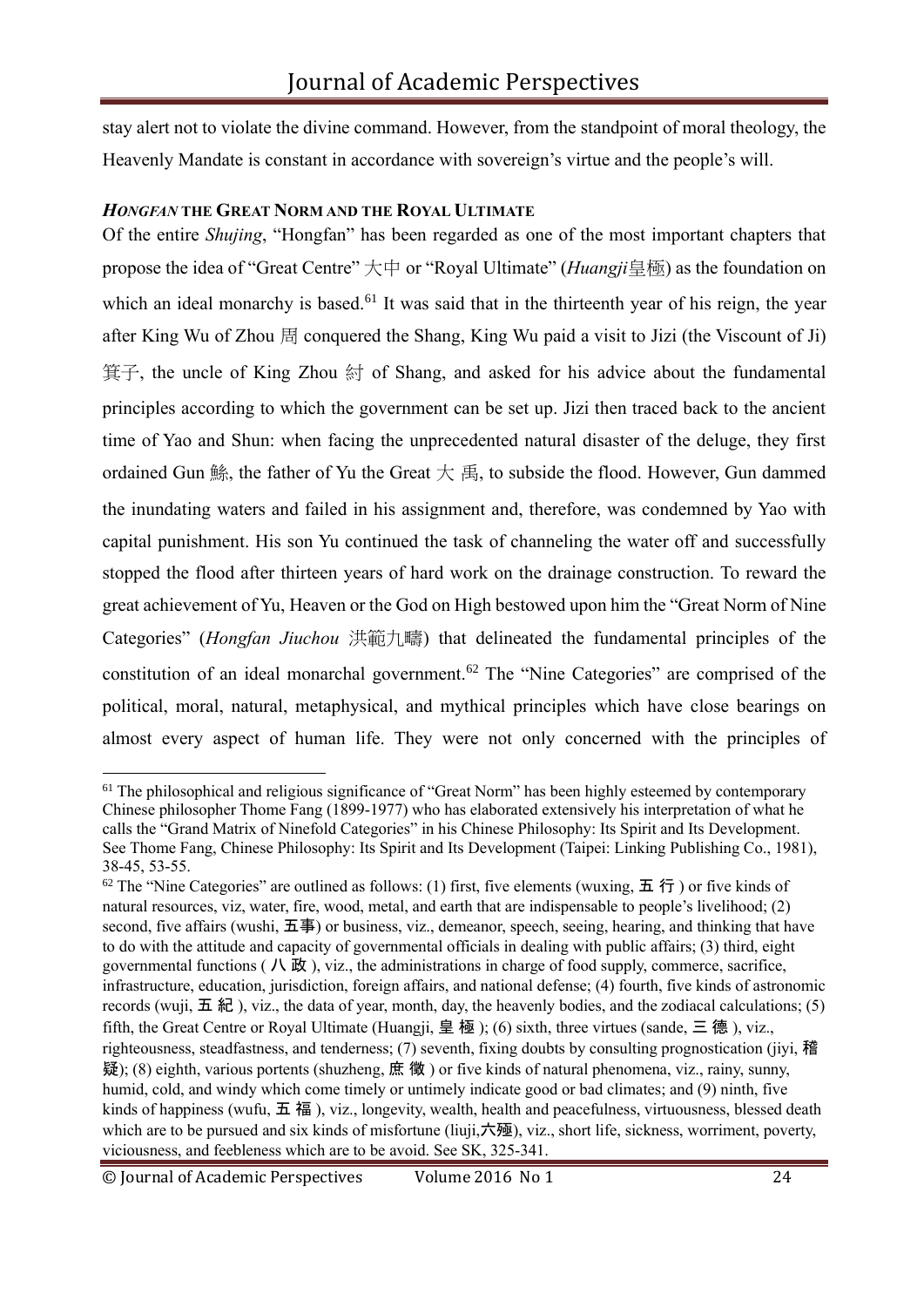administration and the foundation of sovereign power but also with the full picture of human happiness and social justice.

Among all these categories, the Chinese philosopher Thome Fang expressed a special interest in the category of the "Royal Ultimate" (*Huangji*, 皇 極 ). In his view, the concept of the "Royal Ultimate" is identical to that of the "Great Centre" (*Dazhong*, 大 中 ), which has strong religious implications and reveals the form of eternality, a reflection of natural religion.<sup>63</sup> In fact, according to the "Great Norm," Jizi at first claims that the "Royal Ultimate" is the highest standard on which an ideal government should be founded. The purpose of the government as the highest standard of sovereign power (or Royal Ultimate) is to help the people to pursue five kinds of human happiness: longevity, wealth, health and peacefulness, virtuousness and blessed death. In this case, the people will maintain and abide by the standard without egocentrism and partisanship. So in an ideal state, the people have no lawless confederacies, and men in office will not split into factions; they will join to submit themselves to the sovereign power or the Great Centre. Among all the common people, whoever is versatile, decent, and prudent, the sovereign should bear in mind. To those who fail to comply with the highest standard but commit no crime, the sovereign should tolerate them without discrimination. When a placid satisfaction appears on their faces, and they say, "Our love is fixed on virtue," the sovereign should confer a favor on them. In this way, those people will abide by the highest standard set up by the sovereign. Again, as the "Great Norm" says:

Do not oppress the poor or the helpless, but respect the sagacious. With respect to those calibers that are competent and capable, the sovereign should help them to improve themselves and to make contributions to the prosperity of the country. Whoever took the office and the salary from the government but failed to make any contribution to the country should be condemned and receive due punishment. If the sovereign confers position and favor on the incompetent or the vicious, then they will make them held accountable for their wrongdoings.<sup>64</sup>

Jizi then proclaimed his idea of the "Way of Kingship" (*wangdao*, 王道) in verse:<sup>65</sup>

Without partiality, without perversity; Pursuing the royal course of kingship;

<sup>64</sup> SK, 330-331; SJ, 120-121.

<sup>63</sup> Thome Fang, Chinese Philosophy: Its Spirit and Its Development, 11. It should be noted that Fang's understanding of Huangji or the Royal Ultimate as Dazhong or the Great Centre was greatly influenced by Mircea Eliade. See Mircea Eliade, Images, and Symbols Studies in Religious Symbolism (New Jersey: Princeton University Press, 1991), 41

<sup>65</sup> SK, 331-332; SJ, 120-121.

<sup>©</sup> Journal of Academic Perspectives Volume 2016 No 1 25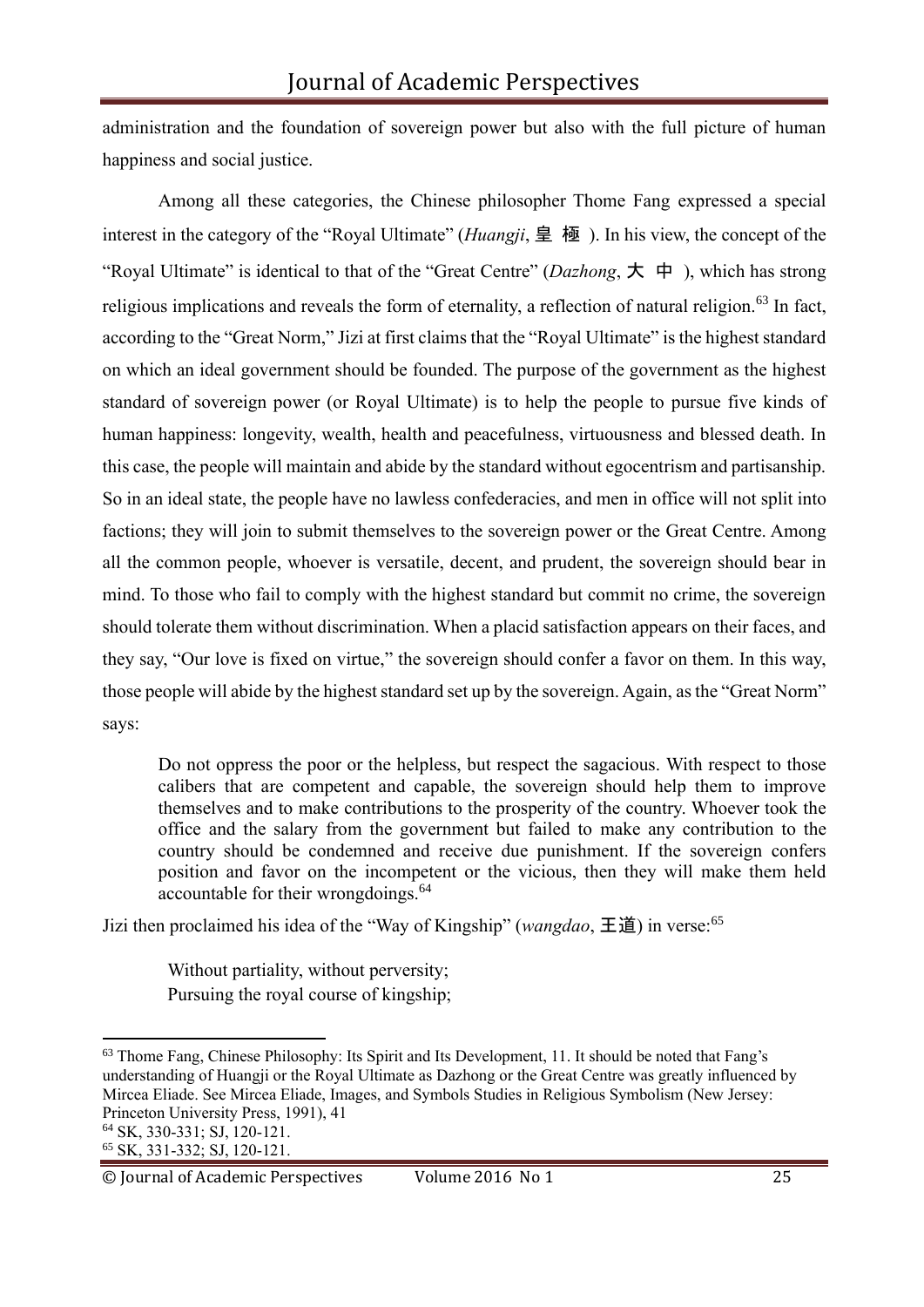# Journal of Academic Perspectives

Without preference or prejudice, Pursuing the royal way of kingship; Without perversity or selfishness; Pursuing the royal path of kingship; Without deflection, without partisanship; The Way of Kingship is magnanimous and liberal; Without partisanship, without deflection; The Way of Kingship is fair and egalitarian; Without iniquity, without skewness; The Way of Kingship is righteous and just.

In the end, Jizi urged that the sovereign should summon and rule over his subjects and his subjects must submit to him according to this highest standard; it is the only measure by which everyone should abide, so as to share the glory of the sovereign, the Son of Heaven.<sup>66</sup> This reminds us of what Kant calls an "ethical commonwealth" or a "kingdom of virtue" in which everyone is united under laws of virtue alone,  $67$  except that the concept of the "Royal Ultimate" was not only found on the "recognition of all our duties as divine commandments" but contains more about tolerance, love, kindness, justice, equality, impartiality and life-enjoying happiness.

In his verses, Jizi highlights the basic features of the "Way of Kingship" or "*Wangdao*" 王 道 as impartiality, liberality, fairness, egalitarianism, justice, magnanimity and righteousness. These later became one of the political ideals enshrined by the Confucians. "*Wangdao*" or the "Way of Kingship," a term in contrast to "*Badao*" 霸 道, the "Way of Warlord" or hegemony, promotes a humane way of conducting international affairs, not by force, but by mutual respect. The distinction between the two later became the major concern of the Confucian political philosophy. 68

<sup>66</sup> SK, 330-331; SJ, 120-121

<sup>&</sup>lt;sup>67</sup> In the Religion within the Limits of Reason Alone Kant writes, "For the species of rational beings is objectively, in the idea of reason, destined for a social goal, namely, the promotion of the highest as a social good. But because the highest moral good cannot be achieved merely by the exertions of the single individual toward his own moral perfection, but requires rather a union of such individuals into a whole toward the same goal---into a system of well-disposed men, in which and through whose unity alone the highest moral good can come to pass---the idea of such a whole, as a universal republic based on laws of virtue, is an idea completely distinguished from all moral laws…"See Immanuel Kant, Religion within the Limits of Reason Alone, 86-89. Here what he says "the highest moral good" is very close to the idea of Huangji that is the highest standard of all moral and political good

 $68$  The distinction between the Way of Kingship and the Way of Warlord (wangba zhibien) 王霸之辨 was most emphatically made by Mencius 孟子 and Xunzi 荀子. In their view, the Way of Kingship was founded on benevolence, kindness and justice, whereas the Way of the Warlord was based on force and hegemony. To distinguish the Way of the Warlord from the Way of the Warlord is the core notion of Confucian political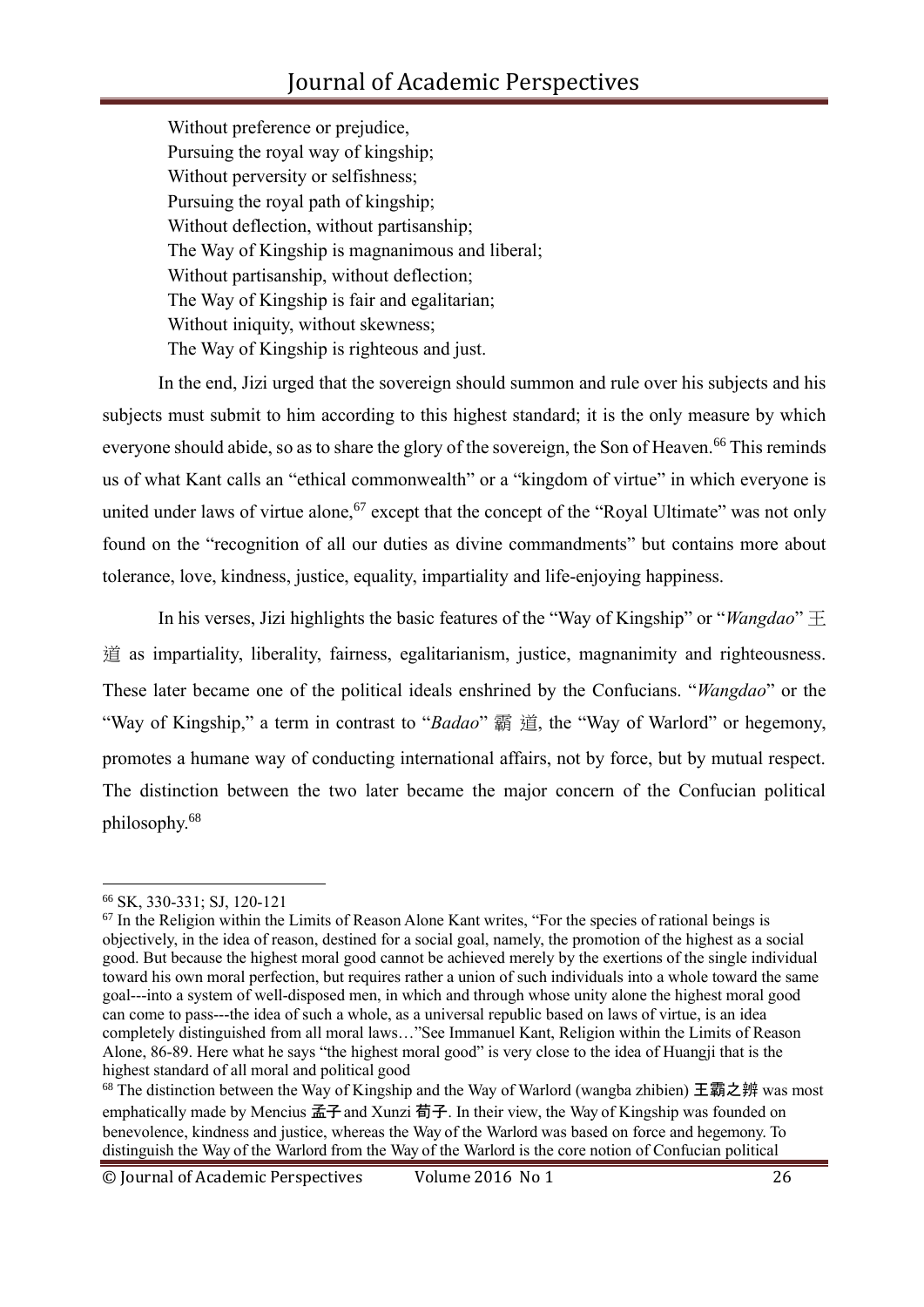In sum, the Royal Ultimate and the Way of Kinship push the ideal of meritocracy to the climax of Chinese political philosophy. Also, the political principles of impartiality, liberality, fairness, egalitarianism, justice, magnanimity, and tolerance advocated in the "Great Norm" were all related to the maintenance of social justice and the installment of an ideal government. This demonstrated more practical, political value rather than religious value. Nonetheless, since the "Great Norm" was said to be revealed by Heaven or the God on High, it was believed to have owed its origin to divinity and, therefore, assumed a strong mythical and religious flavor. All this is because the Chinese character "*Tian*," as previously indicated, has multiple meanings, and most important of all, it denotes both physical nature and a personal God.

#### **CONCLUSION**

The idea that Heaven decrees His mandate to the virtuous and withdraws it from the vicious is repeated throughout the *Shujing*. Based on the principle that Heaven rewards the good and punishes the bad, the way of Heaven is constant, stable, and predictable. Nonetheless, for those who lost their countries due to their evil-doings, the way of Heaven was inscrutable, unstable, inconceivable, unreliable, and unpredictable. Whoever accepted the appointments of Heaven and executed His punishment to overthrow the previous regimes was told to bear in mind these historical lessons. The Shang treated the Xia's falling as a mirror to alert itself; the Zhou took the Shang's falling in the same light. Though none of them could avoid the same destiny as their predecessors and came to their dooms in history. It should be noted that "Heaven" in the *Shujing*  is not always taken as good and just; it was said in the "Tai Jia"  $\overline{\mathcal{K}}$   $\overline{\mathcal{F}}$  that "Vice done by Heaven may be countered," which implies that Heaven may do something evil and unjust.<sup>69</sup> Similar ideas also can be found in the "Zheng Yue" ("The First Month") of *Xiaoya* (*Minor Odes of the Kingdom*) 小 雅 正 月 of the *Shijing*, there the poet recorded that the noble subordinate to King You of the Zhou  $\boxplus$   $\cong$   $\cong$   $\cong$   $\cong$   $\cong$   $\cong$   $\cong$   $\cong$   $\cong$   $\cong$   $\cong$   $\cong$   $\cong$   $\cong$   $\cong$   $\cong$   $\cong$   $\cong$   $\cong$   $\cong$   $\cong$   $\cong$   $\cong$   $\cong$   $\cong$   $\cong$   $\cong$   $\cong$   $\cong$   $\cong$   $\cong$   $\cong$   $\cong$   $\cong$   $\cong$ 

The people now amidst their perils, Look to Heaven, all dark. But let its determination be fixed,

philosophy.

 $69$  The distinction between the Way of Kingship and the Way of Warlord (wangba zhibien) 王霸之辨 was most emphatically made by Mencius 孟子 and Xunzi 荀子. In their view, the Way of Kingship was founded on benevolence, kindness and justice, whereas the Way of the Warlord was based on force and hegemony. To distinguish the Way of the Warlord from the Way of the Warlord is the core notion of Confucian political philosophy.

<sup>70</sup> James Legge, The She King, 316.

<sup>©</sup> Journal of Academic Perspectives Volume 2016 No 1 27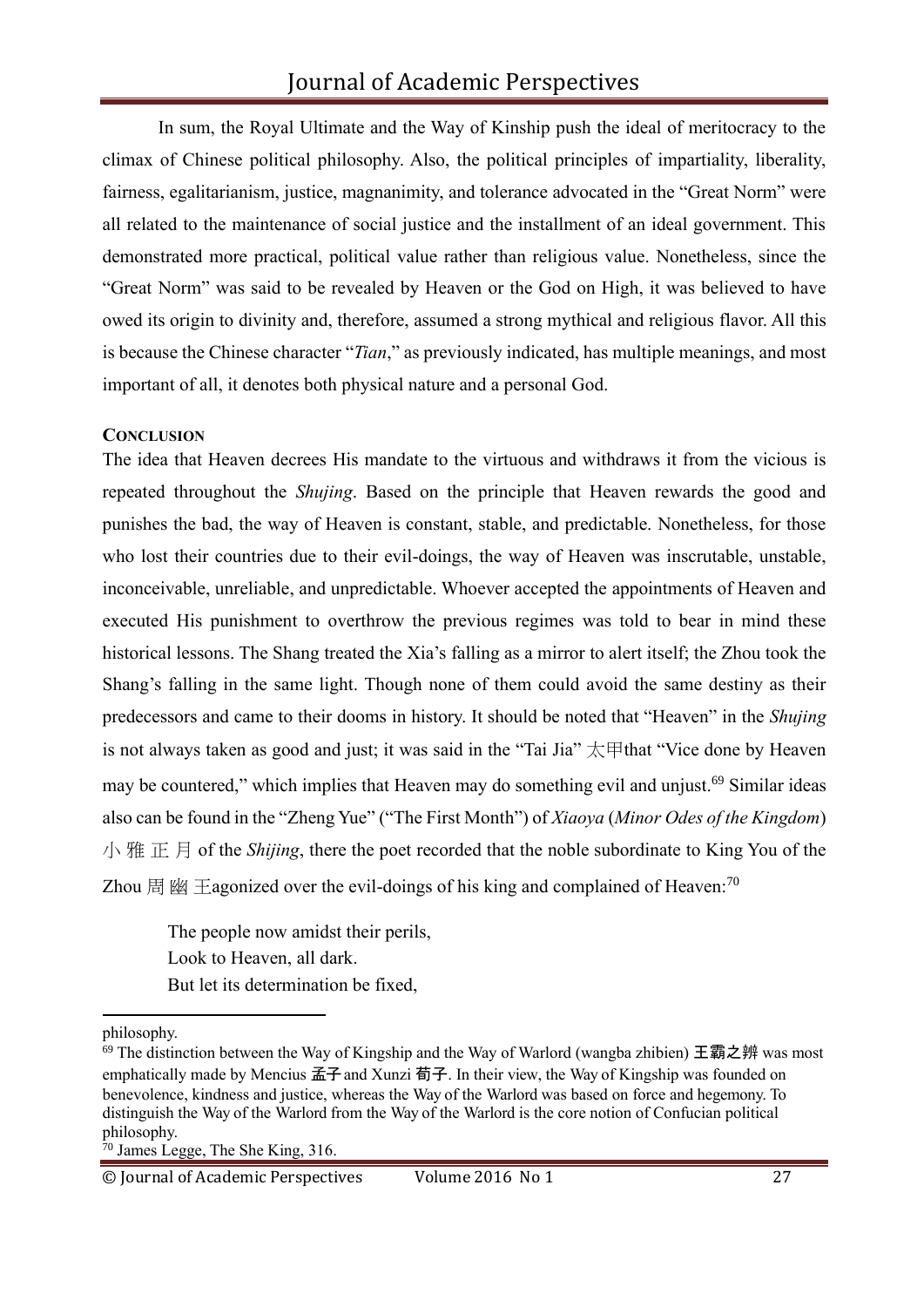And there is none whom it will not overcome. There is the great God, -- Does He hate any one?

One may read between the lines that the poet had strong suspicions of the kindness of Heaven and the universal principles of justice He prescribed. He lamented the ruthlessness of Heaven, who seemed to be indifferent to people's sufferings.

Coming down to the Pre-Qin Period, the concept of Heaven as the Supreme Being implying natural order and moral laws was widely received by the followers of Confucius, Mencius and the Mohists. However, their purpose was more of a humanistic kind than of a religious kind: to promote religious belief was just for the sake of morality and education. Later on, the term "*Tian*" as a personal God gradually lost its strength and finally disappeared completely, as Chinese culture became more and more rationalized and humanized. Among the pre-Qin schools, only the Mohists still preserved the idea of a personal God when they argued that Heavenly Will (*Tianzhi* 天志) prefers humans loving and benefiting each other to hating and hurting each other. When the *Daodejing* posited the concept of "Dao" above the concept of "Heaven," the image of a personal God was absent.<sup>71</sup> As for Xunzi, he blatantly rejected the idea that morality was related to Heaven. In his view, "Heaven has its own way; it does not exist for the sake of Yao, nor perish for the sake of Jie" ("On Heaven"  $\pm \hat{m}$  );<sup>72</sup> "Heaven" is just purely the physical heavens indifferent to whatever humans have done.

Generally speaking, in the later stage, for the Confucians and the Daoists, the concept of "*Tian*" was at most considered as one of the metaphysical presuppositions of their philosophical systems. The Confucians regarded it as an incessant process of creativity, whereas the Daoists took it to be non-actional and unselfish nature. All this indicates that religious thought in ancient China gradually advanced to the stage of philosophy: rational spirit, conscientious humanity, and universal principles were now more prominent than mysterious religious belief. Thus, the concept of Heaven in the *Shujing* reflects the humanistic and rational religious thought of the ancient Chinese, which is parallel to the Western natural religion and moral theology that lays faith and

abysmally deep—It seems the ground of myriad of things. . . I do not know whose progeny it is; it is prior to Shangdi." Here we consult R. Ames and D. Hall's translation with some revisions. See Roger Ames & David Hall, Daodejing "Making This Life Significant" A Philosophical Translation (New York: Ballantine Books, 2003), 83.

<sup>&</sup>lt;sup>71</sup> The fourth chapter of Daodejing says, "When applying Dao to the world, it seems inexhaustible. So

<sup>72</sup> Xunzi, Xunzi Jijie (The Collected Interpretation of Xunzi) 荀子集解, edited by Jialuo Yang 楊家駱 (Taipei: World Bookstore, 1991), 205.

<sup>©</sup> Journal of Academic Perspectives Volume 2016 No 1 28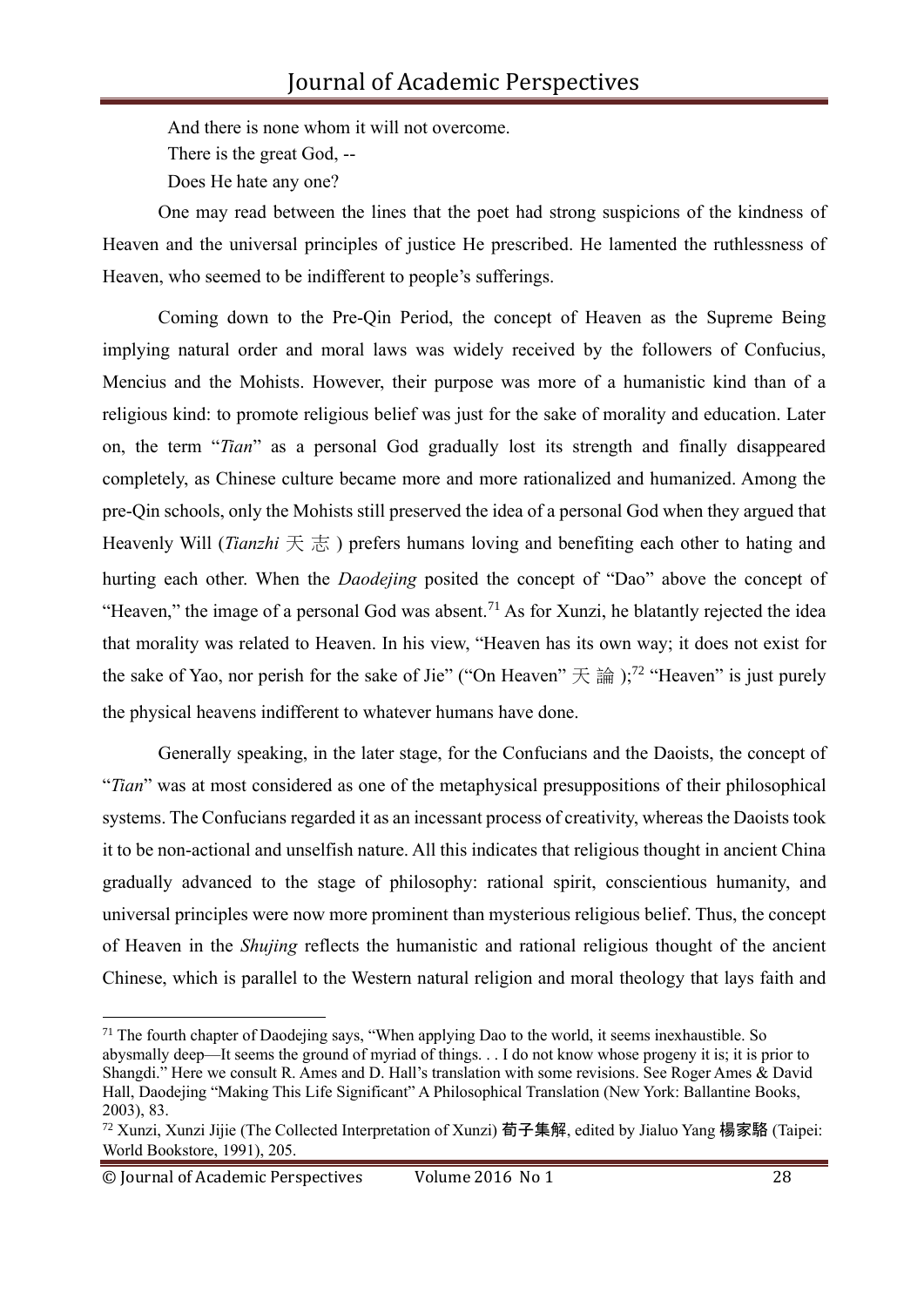belief in natural law and morality. Moreover, just like Aquinas' God, Heaven in the *Shujing* is not only the giver of the natural law but also the ground of human law and moral law. Only that Aquinas' God is transcendent, whereas Heaven or God on High is transcendent and immanent at once—as Heaven is high above us and yet makes its order and precepts within us at the same time.

The concept of Heaven connotes the idea of natural law and natural order underpinning the idea of [sovereign] virtue, whereas the idea of the Heavenly Mandate indicates close interactions between the Supreme Being and humans. The ideas of theocracy, meritocracy, People as the Root of the State, the Royal Ultimate, the Way of Kingship and so forth, these first appeared in the *Shujing* and later developed into a moral politics of the Confucian School that directed the mainstream of Chinese political thought.

In the end, it is worth noting that the Italian Jesuit Matteo Ricci (1552-1610) and the German philosopher G. Leibniz (1646-1716) were two of the earliest thinkers who appreciated the elements of natural religion in ancient Chinese thought and gave them high praises.<sup>73</sup> Putting a European-centered position aside, Ricci adopted an accommodation strategy for his mission in China that had made an unprecedented success. Beyond receiving Ricci's strategy, Leibniz believes that regarding practical philosophy, the precepts of ethics and politics applied to daily life, Chinese achievements are superior to that of the Europeans. For the Europeans, the moral laws held by the Chinese are "beautifully directed towards the greatest tranquility and order. People treat their elders and superiors with such reverence, that to speak or act against one's parents is treated as parricide would be treated in Europe. Between equals, there is remarkable respect and mutual duty. The peasants and servants treat each other so lovingly and respectfully that they go beyond even the most polite Europeans. Consequently, the Chinese rarely show any hatred, anger, or excitement."<sup>74</sup> Though Leibniz refuses to approve the Chinese of fully attending complete virtue because that would require Christian teachings, he still concludes for the cultural exchange with the Chinese:

But it is desirable that they, in turn, teach us those things which are especially in our interest: the greatest use of practical philosophy and a perfect manner of living, to say nothing now of their arts. Certainly the condition of our affairs, slipping as we are into ever

<sup>73</sup> See Gottfried Wilhelm Leibniz, Discourse on the Natural Theology of the Chinese, trans. Henry Jr.

Rosemont & Daniel K. Cook (Hawaii: The University Press of Hawaii, 1977); Franklin Perkins, Leibniz and China A Commerce of Light (Cambridge: Cambridge University Press, 2004).

<sup>74</sup> Franklin Perkins, "Virtue, Reason, and Cultural Exchange: Leibniz's Praise of Chinese Morality," Journal of the History of Ideas, Vol. 63, No. 3. (Jul., 2002), 452-453.

<sup>©</sup> Journal of Academic Perspectives Volume 2016 No 1 29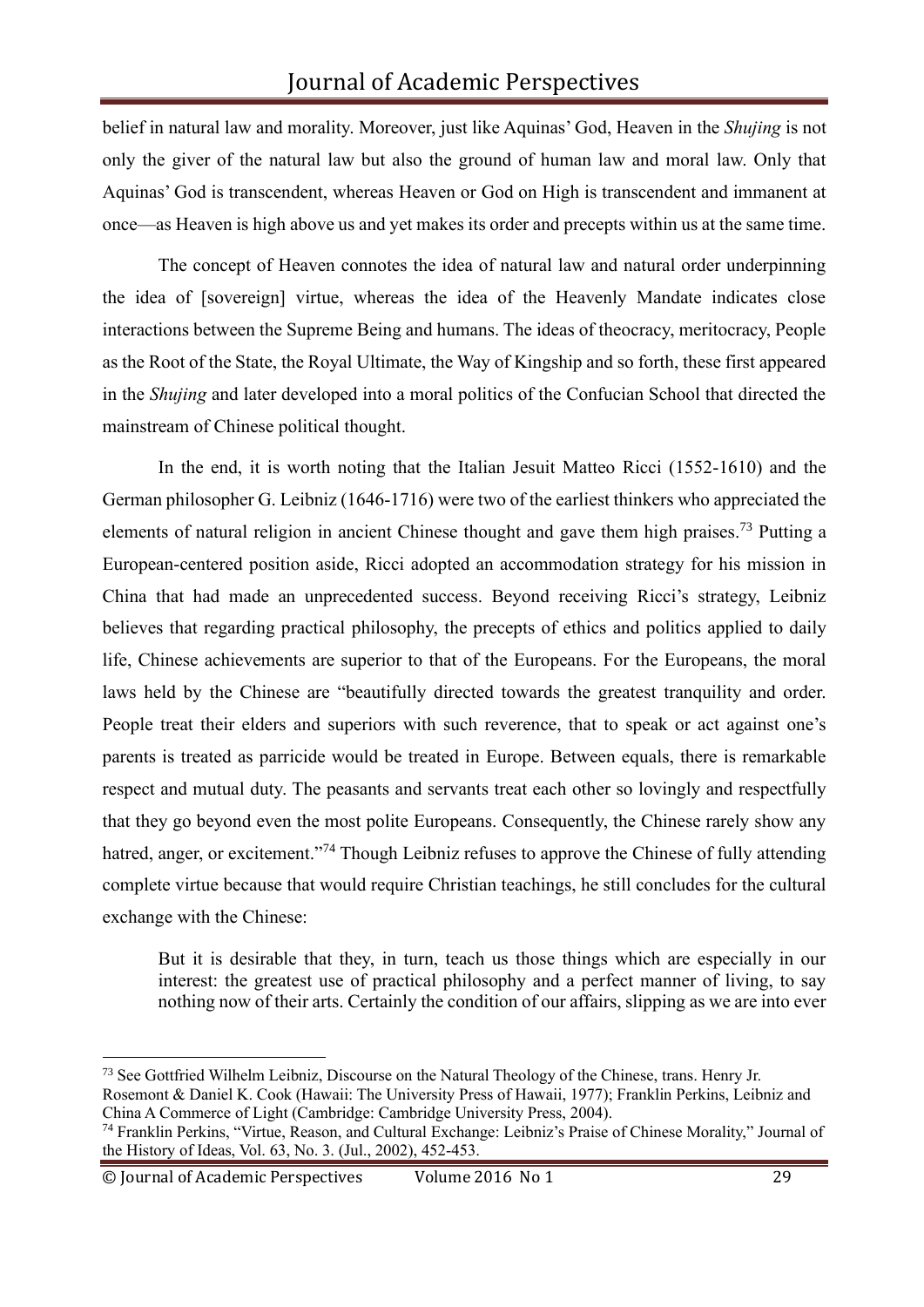greater corruption, seems to be such that we need missionaries from the Chinese who might teach us the use and practice of natural religion.<sup>75</sup>

After we read through the *Shujing* of which Leibniz also has certain knowledge, it will not be too difficult to understand why Leibniz gives the Chinese such high praise in morality. The elements of natural religion and moral theology exemplified in the archaic ideals of humanity, morality, divinity, and polity prevail in the Chinese mind. Ever since the rise of the scientific revolution from the seventeenth century, religious Westerners have long felt the urgency to reconstruct the foundation of Christianity on natural theology to release their religious belief from the fetters of monotheism and supernaturalism. For people who are still under the tremendous influence of science and technology natural religion seems to be a most desirable alternative for them to hold religious beliefs without a belief in supernatural interventions or miracles that might violate natural law. Moreover, for most people under the sway of secular values and postmodern culture, the idea of natural religion may serve as an alternative to materialism, scientism, and various kinds of skepticism and nihilism that undermine human value and human relationship to nature. To this extent, the *Shujing* represents a primitive form of natural religion and moral theology. It exemplifies the humanistic and rational religious thought of ancient China, which is undoubtedly one of the most valuable spiritual legacies of antiquity.

\*\*\*\*\*

#### **REFERENCES**

- Ames, Roger & Hall, David. Daodejing "Making This Life Significant" A Philosophical Translation (New York: Ballantine Books, 2003).
- Aquinas, Thomas. Summa Theologiae Ia IIae 91, 1, 2.
- Byrne, Peter. Natural Religion and the Nature of Religion The Legacy of Deism (London: Routledge, 1989).
- Chen, Cheng-yih. Early Chinese Work in Natural Science A Re-examination of the Physics of Motion, Acoustics, Astronomy and Scientific Thoughts (Hong Kong: Hong Kong University Press, 1996).
- Cobb, Jr., John B. A Christian Natural Theology Based on the Thought of Alfred North Whitehead (Philadelphia: The Westminster Press, 1965).
- Confucius. Lunyu (The Analects)論語.
- Cronin, Vincent. The Wise Man from the West (London: Rupert Hart-Davis, 1955).
- Eliade, Mircea. Images, and Symbols Studies in Religious Symbolism (New Jersey: Princeton University Press, 1991).

<sup>75</sup> Ibid., 453.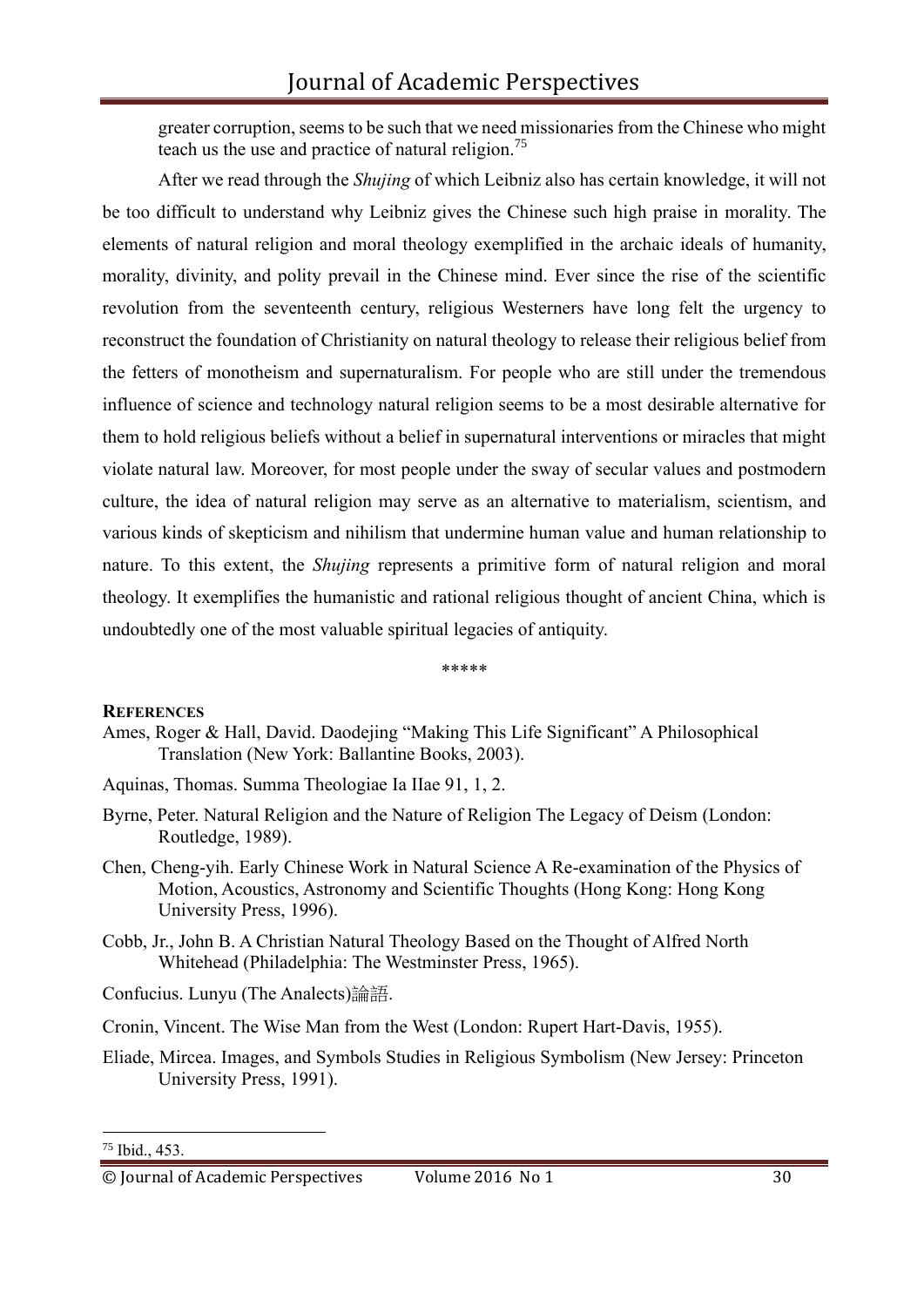- Fang, Thome. Chinese Philosophy: Its Spirit and Its Development (Taipei: Linking Publishing Co., 1981).
- Hartshorne, Charles. A Natural Theology for Our Time (La Salle, Illinois: Open Court, 1967). Hobbes, Thomas. Leviathan, ed. with an intro. C. B. MacPherson (England: Penguin Books, 1981).
- Hume, David. Dialogues concerning Natural Religion And Other Writings. Edited by Dorothy Coleman (Cambridge: Cambridge University Press, 2007).
- Hutchison, John. "The Uses of Natural Theology an Essay in Redefinition," Journal of Philosophy, Vol. 55, No. 22, (Oct., 1958), 936-944.
- Jin, Jingfang & Lu, Shaogang. Shangshu Yu-Xiashu Xinje (A New Interpretation of the Yu-Xia Shu of Shangshu) 尚書虞夏書新解 (Liaoning: Liaoning Guji Publishing, 1996).
- Jin, Jingfang & Lu, Shaogang. Zhouyi Quanje (A Complete Interpretation of the Book of Changes) 周易全解 (Shanghai: Shanghai Guji Publishing, 2005).
- Kant, Immanuel. Immanuel Kant's Critique of Pure Reason. Translated by Norman Kemp Smith (London: Macmillan, 1933).
- Kant, Immanuel. Religion within the Limits of Reason Alone. Translated with an introd. and notes by Theodore M. Greene and Hoyt H. Hudson (New York: Harper, 1960).
- Legge, James. The Shoo King, in The Chinese Classics, Vol. 3. With a translation, critical and exegetical notes, prolegomena, and copious indexes (Taipei: SMC Publishing Inc, 1865/2000).
- Legge, James. The She King, in The Chinese Classics, Vol. 4. With a translation, critical and exegetical notes, prolegomena, and copious indexes (Taipei: SMC Publishing Inc., 1867/2000).
- Leibniz, Gottfried Wilhelm. Discourse on Metaphysics Correspondence with Arnauld and Monadology. Introduction by Paul Janet, translated by George Montgomery (La Salle, Ill.: Open Court Pub. Co., 1902).
- Leibniz, Gottfried Wilhelm. Discourse on the Natural Theology of the Chinese, trans. Henry Jr. Rosemont & Daniel K. Cook (Hawaii: The University Press of Hawaii, 1977).
- Lewis, Ewart. "Natural Law and Expediency in Medieval Political Theory," Ethics, Vol. 50, No.2 (Jan., 1940), 144-163.
- Locke, John. Essays on the Law of Nature. The Latin text with a translation, introduction and notes, together with transcripts of Locke's shorthand in his Journal for 1676, Oxford. Ed. W. von Leyden (London: Clarendon Press, 1954).
- Müller, Friedrich Max. Natural Religion The Gifford Lectures Delivered Before the University of Glasgow in 1888 (Adamant Media Corporation, 2005).
- Perkins, Franklin. "Virtue, Reason, and Cultural Exchange: Leibniz's Praise of Chinese Morality," Journal of the History of Ideas, Vol. 63, No. 3. (Jul., 2002), 452-453.
- Perkins, Franklin. Leibniz and China A Commerce of Light (Cambridge: Cambridge University Press, 2004).
- Plantinga, Alvin. "The Prospects for Natural Theology," Philosophical Perspectives, Vol. 5, Philosophy of Religion (1991), 287-315.
- © Journal of Academic Perspectives Volume 2016 No 1 31